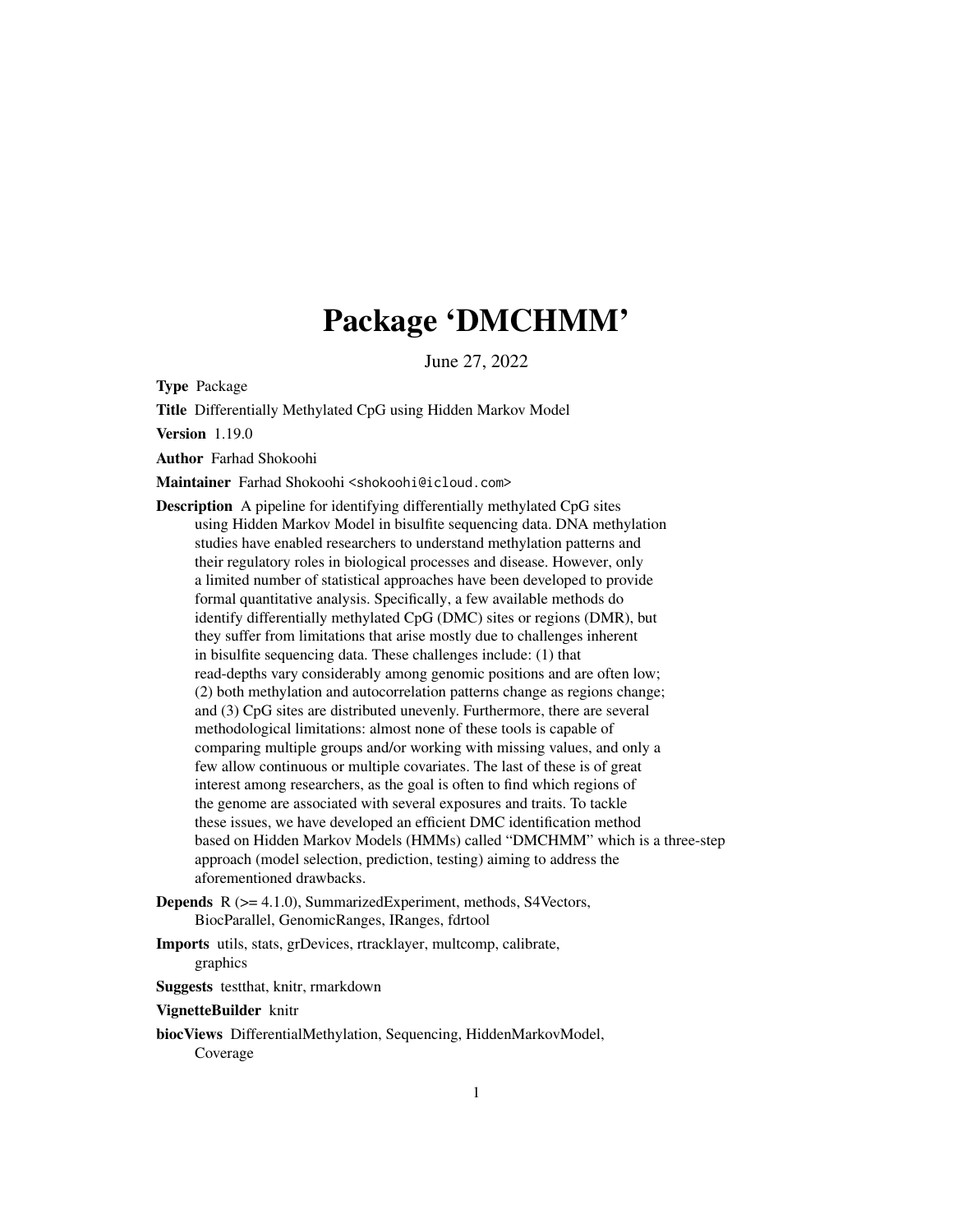License GPL-3

Date 2020-09-27

Encoding UTF-8

LazyData true

BugReports <https://github.com/shokoohi/DMCHMM/issues>

RoxygenNote 7.1.2

NeedsCompilation no

git\_url https://git.bioconductor.org/packages/DMCHMM

git\_branch master

git\_last\_commit 49409c6

git\_last\_commit\_date 2022-04-26

Date/Publication 2022-06-27

## R topics documented:

| 3               |
|-----------------|
| $\mathbf{3}$    |
| $\overline{4}$  |
| 5               |
| 7               |
| $\mathbf Q$     |
| 10              |
| 10              |
| -12             |
|                 |
| $\overline{14}$ |
| -15             |
| -16             |
| -18             |
|                 |
| 20              |
| 22              |
| 23              |
| 24              |
| 25              |

**Index** [27](#page-26-0)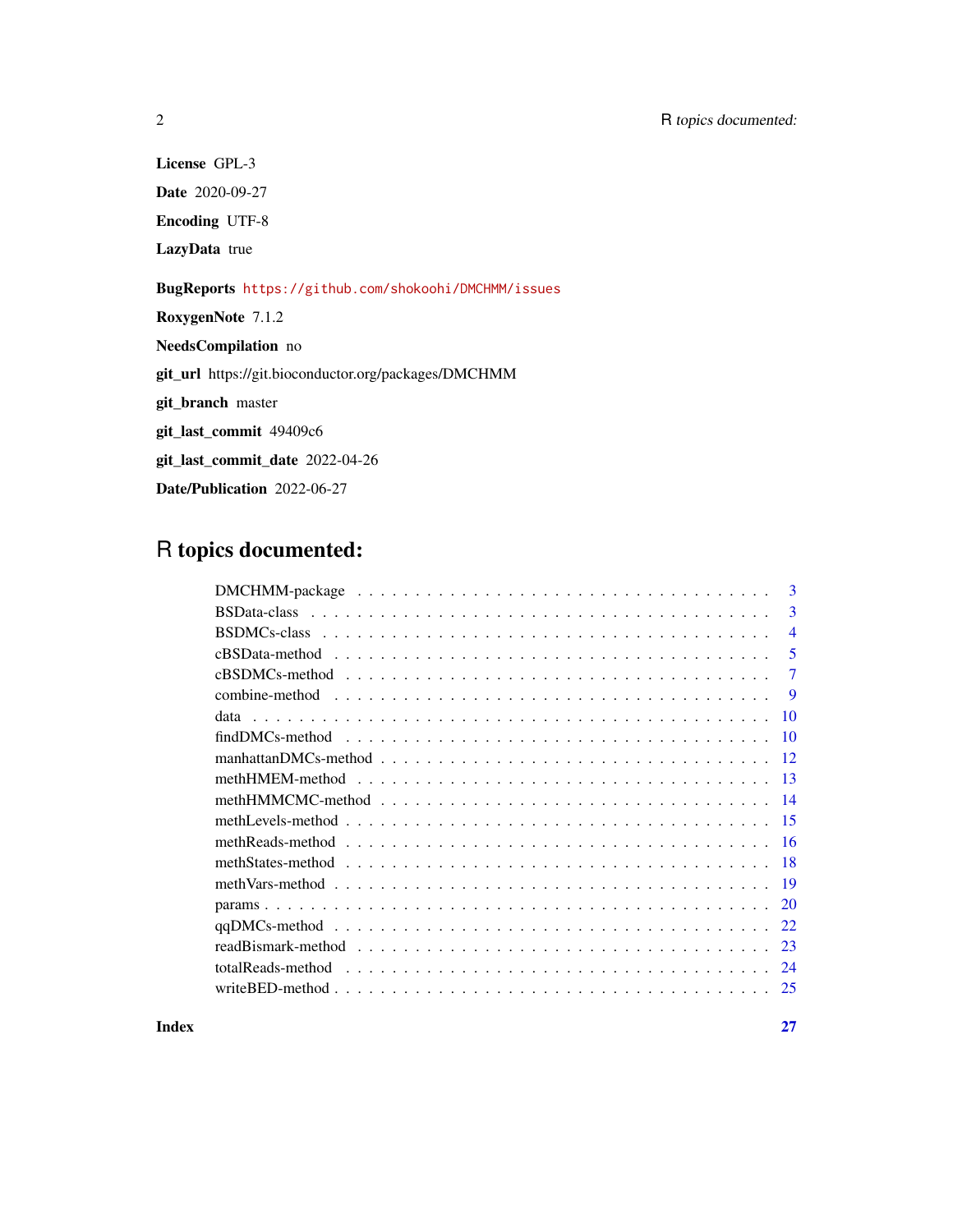<span id="page-2-0"></span>

## Description

DMCHMM is a novel profiling tool for identifying differentially methylated CpG sites using Hidden Markov Model in bisulfite sequencing data.

#### DMCHMM methods

[cBSData](#page-4-1), [cBSDMCs](#page-6-1), [methHMEM](#page-12-1), [methHMMCMC](#page-13-1), [findDMCs](#page-9-1), [qqDMCs](#page-21-1), [manhattanDMCs](#page-11-1), [readBismark](#page-22-1), [writeBED](#page-24-1).

#### DMCHMM objects

[BSData-class](#page-2-1), [BSDMCs-class](#page-3-1)

<span id="page-2-1"></span>BSData-class *BSData object*

#### Description

The BSData object is an S4 class that represents BS-Seq Data.

## Arguments

| methReads  | The matrix meth Reads contains the number of methylated reads spanning a<br>$CpG\text{-site}$ . The rows represent the $CpG$ sites in row Ranges and the columns<br>represent the samples in coldata. |
|------------|-------------------------------------------------------------------------------------------------------------------------------------------------------------------------------------------------------|
| totalReads | The matrix total Reads contains the number of reads spanning a CpG-site. The<br>rows represent the CpG sites in rowRanges and the columns represent the sam-<br>ples in colData.                      |

## Value

A [BSData-class](#page-2-1) object

#### Slots

methReads An integer matrix totalReads An integer matrix

## Author(s)

Farhad Shokoohi <shokoohi@icloud.com>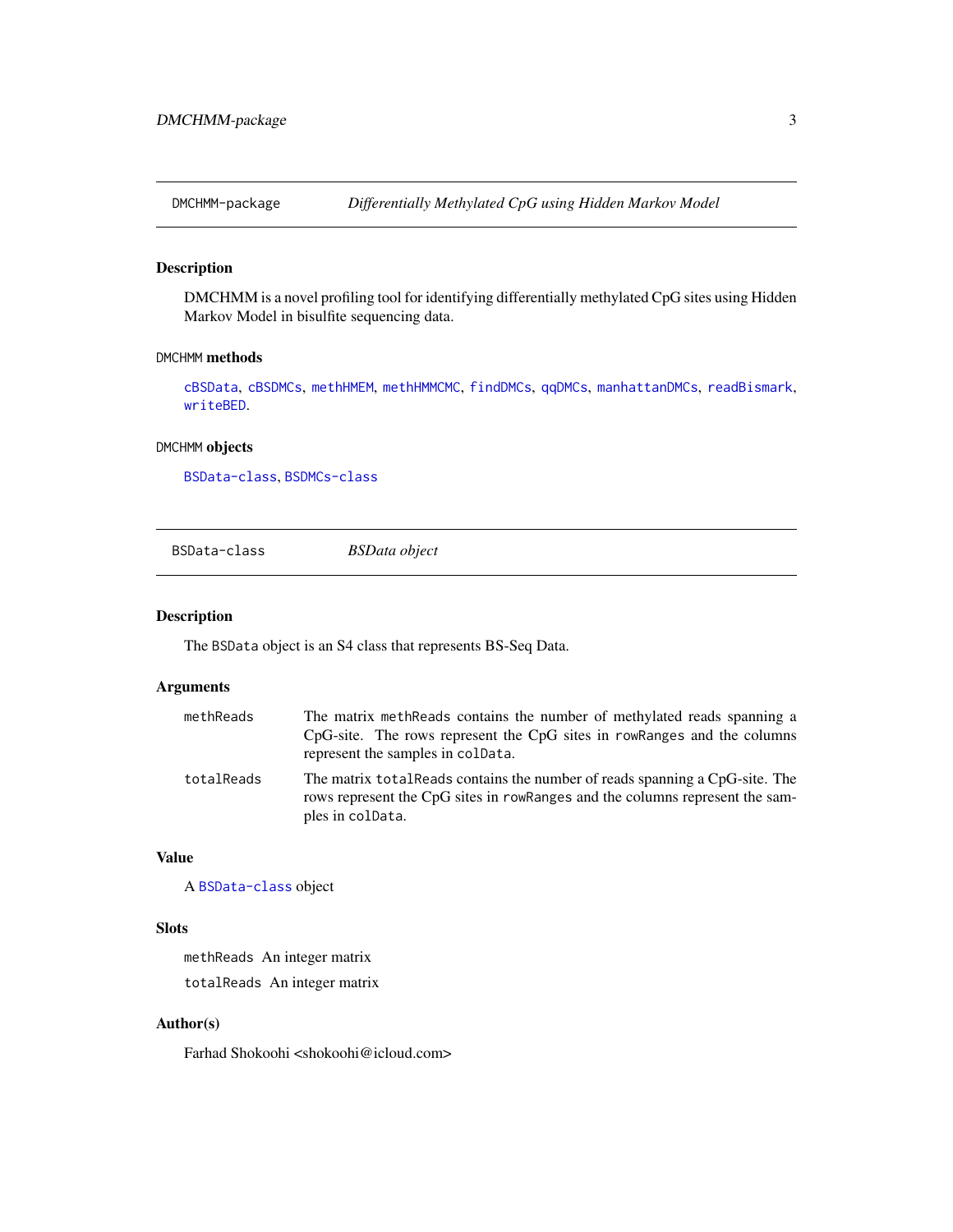## See Also

[SummarizedExperiment](#page-0-0) objects.

## Examples

```
nr <- 500; nc <- 16
metht<-matrix(as.integer(runif(nr * nc, 0, nr)), nr)
methc<-matrix(rbinom(n=nr*nc,c(metht),prob = runif(nr*nc)),nr,nc)
r1 <- GRanges(rep("chr1", nr), IRanges(1:nr, width=1), strand="*")
names(r1) <- 1:nr
cd1<-DataFrame(Group=rep(c("G1","G2"),each=nc/2),row.names=LETTERS[1:nc])
OBJ1<-cBSData(rowRanges=r1,methReads=methc,totalReads=metht,colData=cd1)
OBJ1
```
<span id="page-3-1"></span>BSDMCs-class *BSDMCs object*

## Description

The BSDMCs object is an S4 class that represents differentially methylated CpG sites (DMCs) in BS-Seq Data.

## Arguments

| methReads  | The matrix meth Reads contains the number of methylated reads spanning a<br>CpG-site. The rows represent the CpG sites in rowRanges and the columns<br>represent the samples in coldata.                                                                                         |
|------------|----------------------------------------------------------------------------------------------------------------------------------------------------------------------------------------------------------------------------------------------------------------------------------|
| totalReads | The matrix total Reads contains the number of reads spanning a CpG-site. The<br>rows represent the CpG sites in rowRanges and the columns represent the sam-<br>ples in colData.                                                                                                 |
| methLevels | The matrix methlevels contains the predicted methylation level spanning a<br>CpG-site using Hidden Markov model. The rows represent the CpG sites in<br>rowRanges and the columns represent the samples in colData.                                                              |
| methStates | The matrix meth States contains the state of methylation obtained from Hid-<br>den Markov model spanning a CpG-site. The rows represent the CpG sites in<br>rowRanges and the columns represent the samples in colData. The value of<br>state is stored in metadata, named Beta. |
| methVars   | The matrix methVars contains the variances of the corresponding methLevels<br>obtianed from MCMC.                                                                                                                                                                                |

#### Value

A [BSDMCs-class](#page-3-1) object

<span id="page-3-0"></span>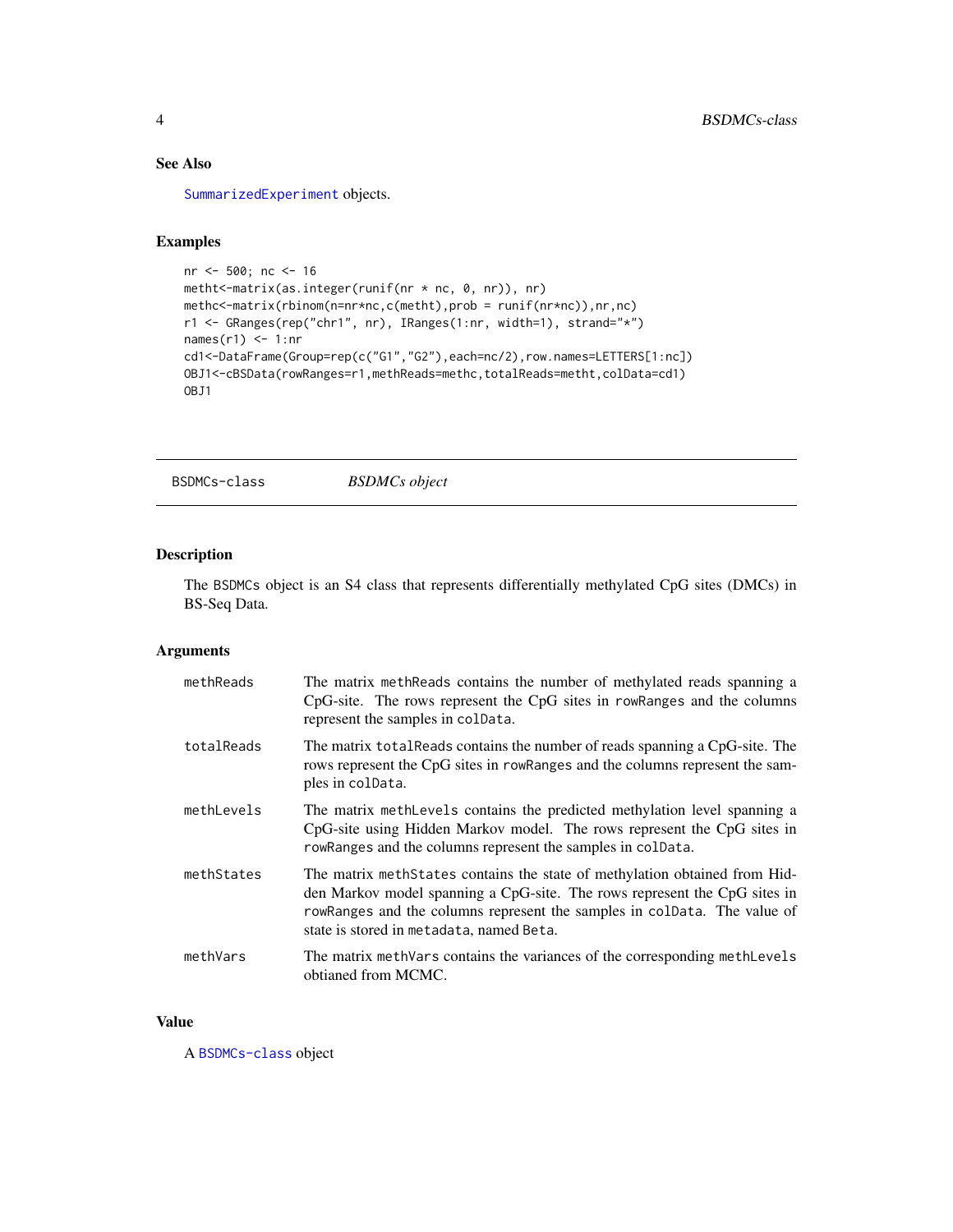## <span id="page-4-0"></span>Slots

methReads An integer matrix totalReads An integer matrix methLevels A numeric matrix methStates An integer matrix methVars A double matrix

#### Author(s)

Farhad Shokoohi <shokoohi@icloud.com>

#### Examples

```
nr <- 500; nc <- 16
metht \leq matrix(as.integer(runif(nr * nc, 0, nr)), nr)
methc <- matrix(rbinom(n=nr*nc,c(metht),prob = runif(nr*nc)),nr,nc)
meths <- matrix(as.integer(runif(nr * nc, 0, 10)), nr)
methl <- methc/metht
methv \leq matrix((runif(nr \star nc, 0.1, 0.5)), nr)
r1 <- GRanges(rep('chr1', nr), IRanges(1:nr, width=1), strand='*')
names(r1) <- 1:nr
cd1 <- DataFrame(Group=rep(c('G1','G2'),each=nc/2),row.names=LETTERS[1:nc])
OBJ2 <- cBSDMCs(rowRanges=r1,methReads=methc,totalReads=metht,
methLevels=methl,methStates=meths,methVars=methv,colData=cd1)
OBJ2
```
cBSData-method *cBSData method*

#### <span id="page-4-1"></span>Description

Creates a [BSData-class](#page-2-1) object

## Usage

```
cBSData(
 methReads,
  totalReads,
  rowRanges,
  colData = DataFrame(row.names = colnames(methReads)),
  metadata = list(),
  ...
\lambda## S4 method for signature 'matrix, matrix, GRanges'
cBSData(
 methReads,
```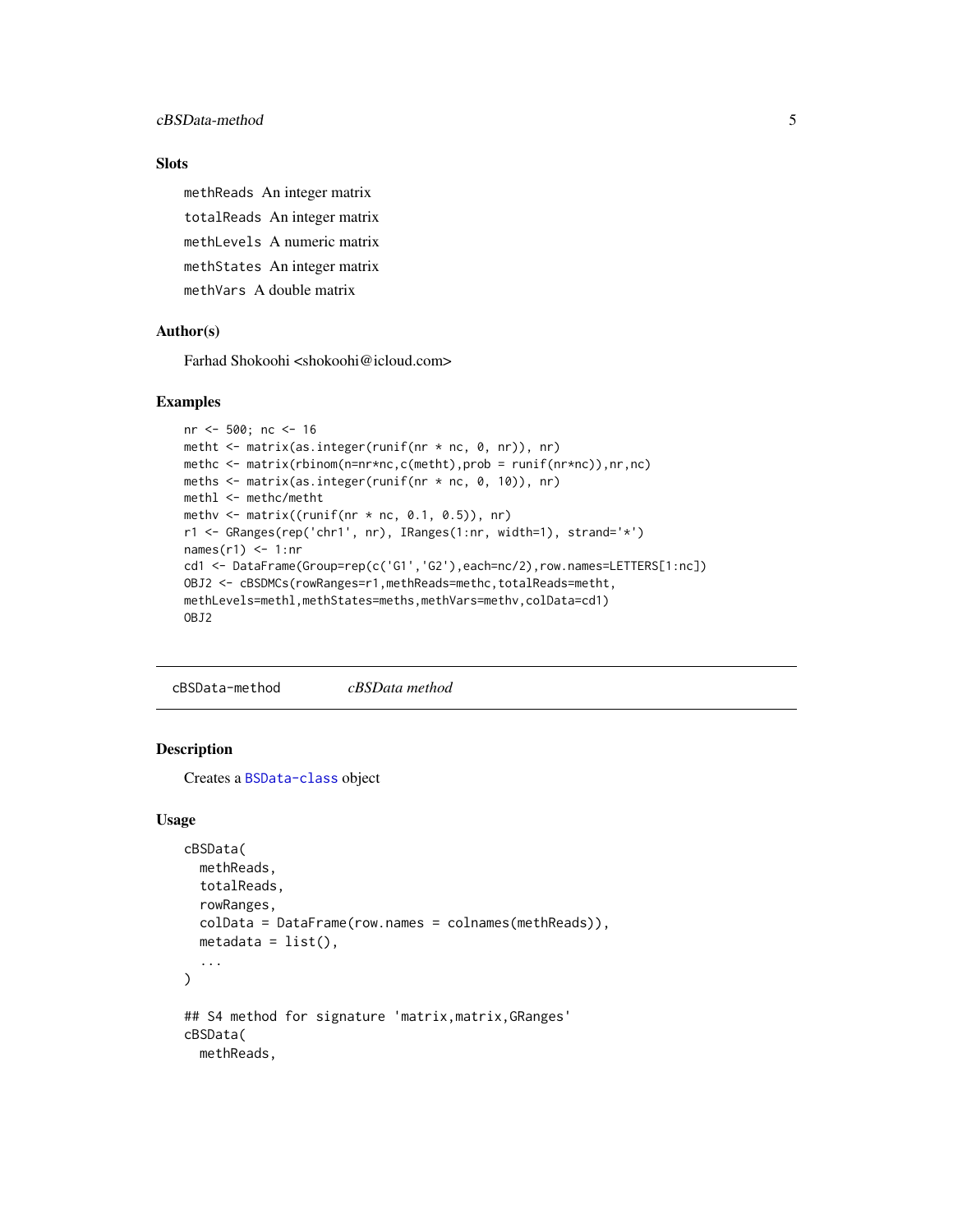```
totalReads,
rowRanges,
colData = DataFrame(row.names = colnames(methReads)),
metadata = list(),
...
```
#### Arguments

 $\mathcal{L}$ 

| methReads  | The matrix meth Reads contains the number of methylated reads spanning a<br>CpG-site. The rows represent the CpG sites in rowRanges and the columns<br>represent the samples in coldata.                                                                                                                                              |
|------------|---------------------------------------------------------------------------------------------------------------------------------------------------------------------------------------------------------------------------------------------------------------------------------------------------------------------------------------|
| totalReads | The matrix total Reads contains the number of reads spanning a CpG-site. The<br>rows represent the CpG sites in rowRanges and the columns represent the sam-<br>ples in colData.                                                                                                                                                      |
| rowRanges  | A GRanges or GRanges List object describing the ranges of interest. Names,<br>if present, become the row names of the SummarizedExperiment object. The<br>length of the GRanges or GRangesList must equal the number of rows of the<br>matrices in assays. If rowRanges is missing, a SummarizedExperiment in-<br>stance is returned. |
| colData    | Object of class "DataFrame" containing information on variable values of the<br>samples                                                                                                                                                                                                                                               |
| metadata   | An optional list of arbitrary content describing the overall experiment                                                                                                                                                                                                                                                               |
| .          | other possible parameters                                                                                                                                                                                                                                                                                                             |

#### Details

The rows of a BSData object represent ranges (in genomic coordinates) of interest. The ranges of interest are described by a GRanges or a GRangesList object, accessible using the rowRanges function. The GRanges and GRangesList classes contains sequence (e.g., chromosome) name, genomic coordinates, and strand information. Each range can be annotated with additional data; this data might be used to describe the range or to summarize results (e.g., statistics of differential abundance) relevant to the range. Rows may or may not have row names; they often will not.

## Value

```
A BSData-class object
```
#### Author(s)

Farhad Shokoohi <shokoohi@icloud.com>

```
nr <- 150; nc <- 8
metht <- matrix(as.integer(runif(nr * nc, 0, 100)), nr)
methc <- matrix(rbinom(n=nr*nc,c(metht),prob = runif(nr*nc)),nr,nc)
r1 <- GRanges(rep('chr1', nr), IRanges(1:nr, width=1), strand='*')
```
<span id="page-5-0"></span>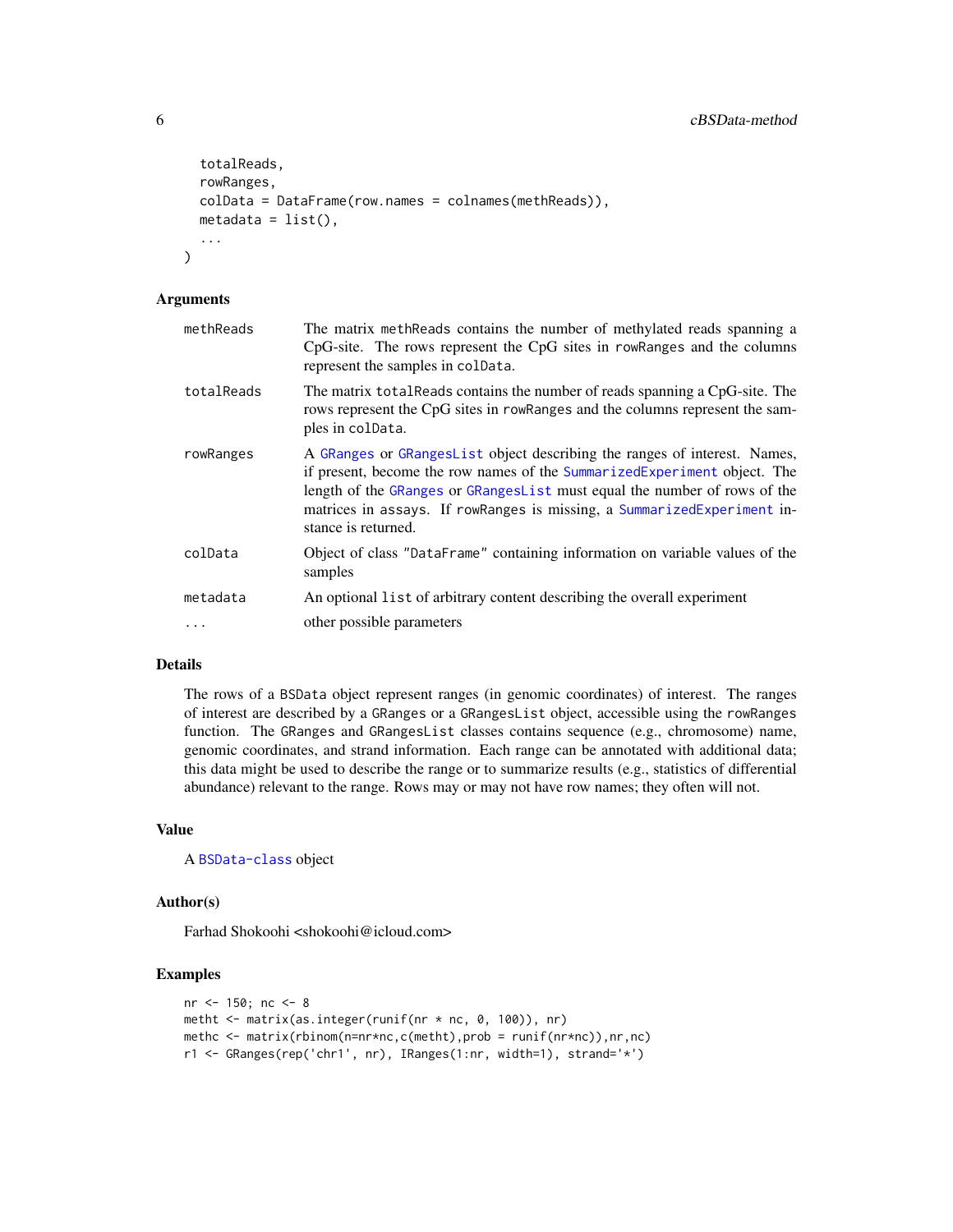## <span id="page-6-0"></span>cBSDMCs-method 7

```
names(r1) <- 1:nr
cd1 <- DataFrame(Group=rep(c('G1','G2'),each=nc/2),row.names=LETTERS[1:nc])
OBJ1 <- cBSData(rowRanges=r1,methReads=methc,totalReads=metht,colData=cd1)
OBJ1
```
cBSDMCs-method *cBSDMCs method*

#### <span id="page-6-1"></span>Description

Creates a [BSDMCs-class](#page-3-1) object

#### Usage

```
cBSDMCs(
 methReads,
  totalReads,
 methLevels,
 methStates,
 methVars,
  rowRanges,
  colData = DataFrame(row.names = colnames(methReads)),
 metadata = list(),...
)
## S4 method for signature 'matrix,matrix,matrix,matrix,matrix,GRanges'
cBSDMCs(
 methReads,
  totalReads,
 methLevels,
 methStates,
 methVars,
  rowRanges,
  colData = DataFrame(row.names = colnames(methReads)),
  metadata = list(),...
\mathcal{L}
```
## Arguments

| methReads  | The matrix meth Reads contains the number of methylated reads spanning a<br>CpG-site. The rows represent the CpG sites in rowRanges and the columns<br>represent the samples in coldata. |
|------------|------------------------------------------------------------------------------------------------------------------------------------------------------------------------------------------|
| totalReads | The matrix total Reads contains the number of reads spanning a CpG-site. The<br>rows represent the CpG sites in rowRanges and the columns represent the sam-<br>ples in colData.         |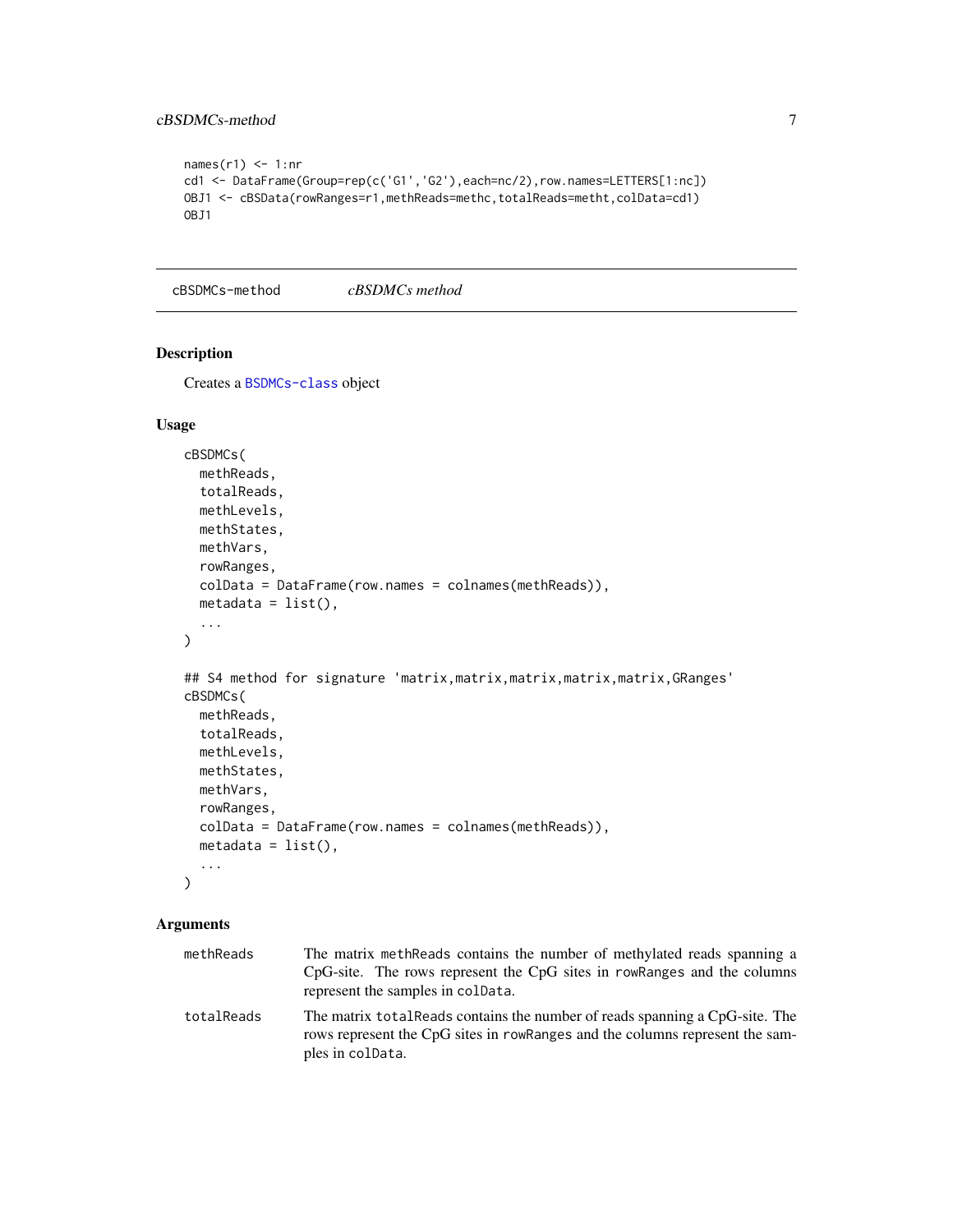<span id="page-7-0"></span>

| methLevels | The matrix methLevels contains the predicted methylation level spanning a<br>CpG-site using Hidden Markov model. The rows represent the CpG sites in<br>rowRanges and the columns represent the samples in colData.                                                                                                                  |
|------------|--------------------------------------------------------------------------------------------------------------------------------------------------------------------------------------------------------------------------------------------------------------------------------------------------------------------------------------|
| methStates | The matrix meth States contains the state of methylation obtained from Hid-<br>den Markov model spanning a CpG-site. The rows represent the CpG sites in<br>rowRanges and the columns represent the samples in colData. The value of<br>state is stored in metadata, named Beta.                                                     |
| methVars   | The matrix methVars contains the variances of the corresponding methLevels<br>obtianed from MCMC.                                                                                                                                                                                                                                    |
| rowRanges  | A GRanges or GRangesList object describing the ranges of interest. Names,<br>if present, become the row names of the SummarizedExperiment object. The<br>length of the GRanges or GRangesList must equal the number of rows of the<br>matrices in assays. If rowRanges is missing, a SummarizedExperiment in-<br>stance is returned. |
| colData    | Object of class "DataFrame" containing information on variable values of the<br>samples                                                                                                                                                                                                                                              |
| metadata   | An optional list of arbitrary content describing the overall experiment                                                                                                                                                                                                                                                              |
| $\ddots$   | other possible parameters                                                                                                                                                                                                                                                                                                            |
|            |                                                                                                                                                                                                                                                                                                                                      |

#### Details

The rows of a BSDMCs object represent ranges (in genomic coordinates) of interest. The ranges of interest are described by a GRanges or a GRangesList object, accessible using the rowRanges function. The GRanges and GRangesList classes contains sequence (e.g., chromosome) name, genomic coordinates, and strand information. Each range can be annotated with additional data; this data might be used to describe the range or to summarize results (e.g., statistics of differential abundance) relevant to the range. Rows may or may not have row names; they often will not.

## Value

A [BSDMCs-class](#page-3-1)

#### Author(s)

Farhad Shokoohi <shokoohi@icloud.com>

```
set.seed(1980)
nr <- 150; nc <- 8
metht <- matrix(as.integer(runif(nr * nc, 0, 100)), nr)
methc <- matrix(rbinom(n=nr*nc,c(metht),prob = runif(nr*nc)),nr,nc)
meths <- matrix(as.integer(runif(nr * nc, 0, 10)), nr)
methl <- methc/metht
methv \leq matrix((runif(nr * nc, 0.1, 0.5)), nr)
r1 <- GRanges(rep('chr1', nr), IRanges(1:nr, width=1), strand='*')
names(r1) <- 1:nr
cd1 <- DataFrame(Group=rep(c('G1','G2'),each=nc/2),row.names=LETTERS[1:nc])
```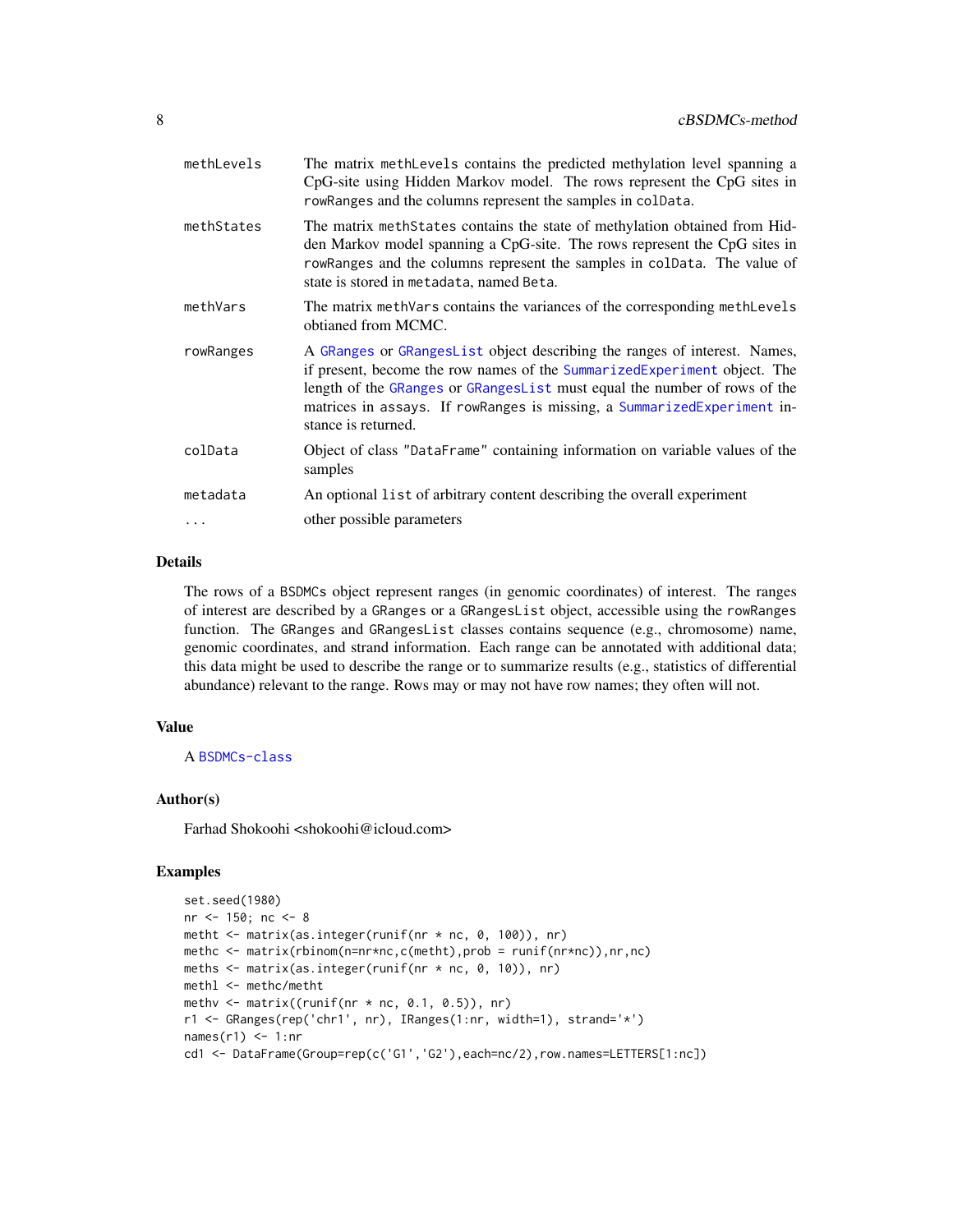## <span id="page-8-0"></span>combine-method 9

```
OBJ2 <- cBSDMCs(rowRanges=r1,methReads=methc,totalReads=metht,
methLevels=methl,methStates=meths,methVars=methv,colData=cd1)
OBJ2
```
combine-method *combine method*

#### Description

combine two [BSData-class](#page-2-1) or two [BSDMCs-class](#page-3-1)

#### Usage

combine(obj1, obj2)

## S4 method for signature 'BSData, BSData' combine(obj1, obj2)

## S4 method for signature 'BSDMCs, BSDMCs' combine(obj1, obj2)

## Arguments

| obi1 | A BSData-class or BSDMCs-class |
|------|--------------------------------|
| obj2 | A BSData-class or BSDMCs-class |

#### Value

A [BSData-class](#page-2-1) or [BSDMCs-class](#page-3-1)

#### Author(s)

Farhad Shokoohi <shokoohi@icloud.com>

```
set.seed(1980)
nr <- 150; nc <- 8
metht <- matrix(as.integer(runif(nr * nc*2, 0, nr)), nr)
methc <- matrix(rbinom(n=nr*nc,c(metht),prob = runif(nr*nc*2)),nr,nc*2)
r1 <- GRanges(rep('chr1', nr), IRanges(1:nr, width=1), strand='*')
names(r1) <- 1:nr
cd1 <- DataFrame(Group=rep('G1',each=nc),row.names=LETTERS[1:nc])
OBJ1 <- cBSData(rowRanges=r1,methReads=methc[,1:nc],totalReads=metht[,1:nc],
colData=cd1)
cd2 <- DataFrame(Group=rep('G2',each=nc),row.names=LETTERS[nc+1:nc])
OBJ2 <- cBSData(rowRanges=r1,methReads=methc[,nc+1:nc],totalReads=
metht[,nc+1:nc],colData=cd2)
OBJ3 <- combine(OBJ1, OBJ2)
OBJ3
```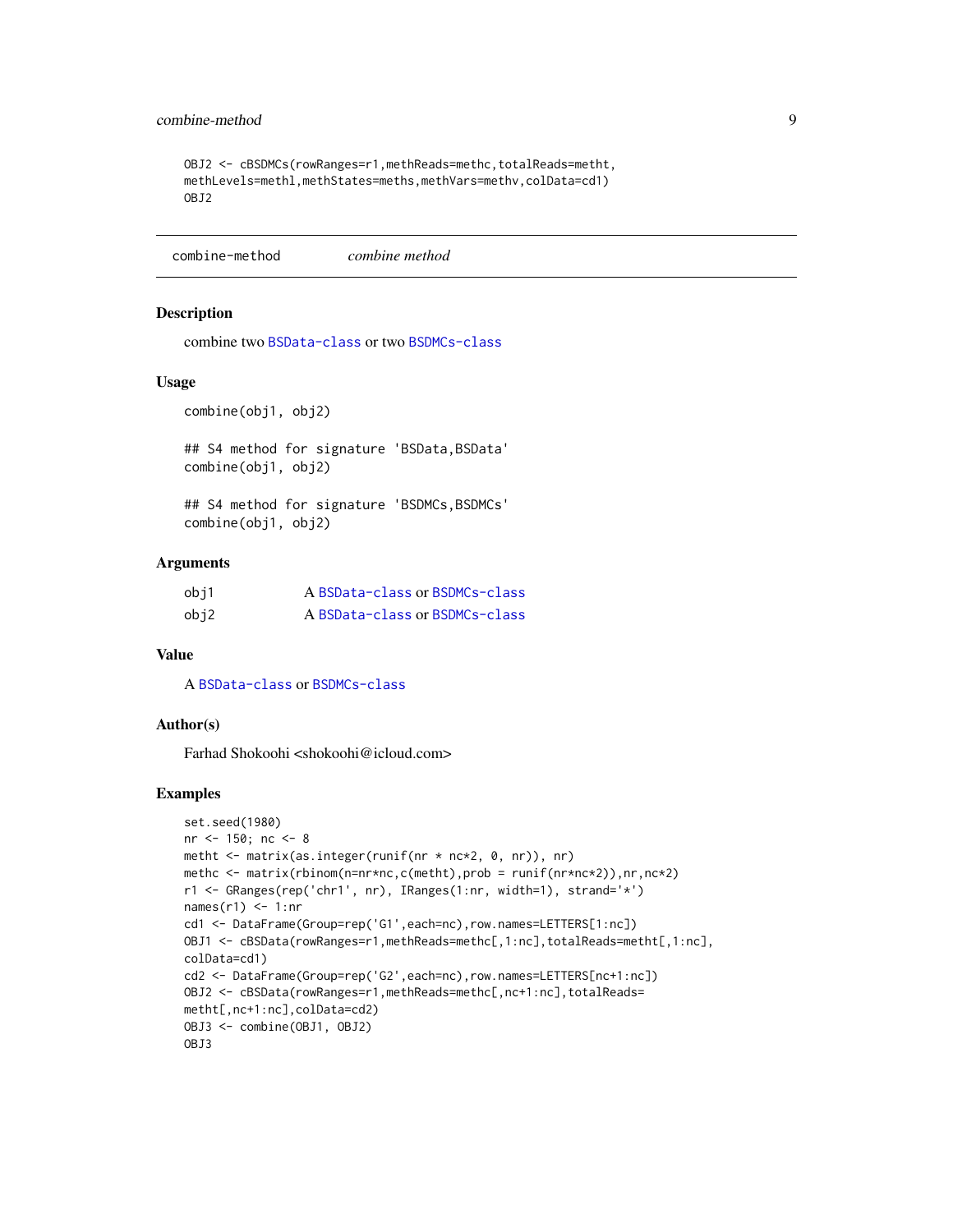## <span id="page-9-0"></span>data *data*

## Description

A part of BS-Seq data for three cell type: WGBS data were derived from whole blood collected on a cohort of healthy individuals from Sweden. Cell lines were separated into T-cells (19 samples), monocytes (13 samples) and B-cells (8 samples). Sequencing was performed on the Illumina HiSeq2000/2500 system for each of the 40 samples, separately. For illustration only 3 samples each containg 30,440 CpG sites around BLK gene are provided here. The whole data are analyzed in the cited paper.

## Format

BED files

## Details

The data is part of whole blood from Sweeden.

## Author(s)

Farhad Shokoohi <shokoohi@icloud.com>

#### Source

Genomic Quebec

findDMCs-method *findDMCs method*

## <span id="page-9-1"></span>Description

finds the DMCs after smoothing using HMM

#### Usage

```
findDMCs(
  object,
  formula,
  FDRthreshold,
 Methylthreshold,
  mc.cores,
 windowsize,
  weightfunction
)
```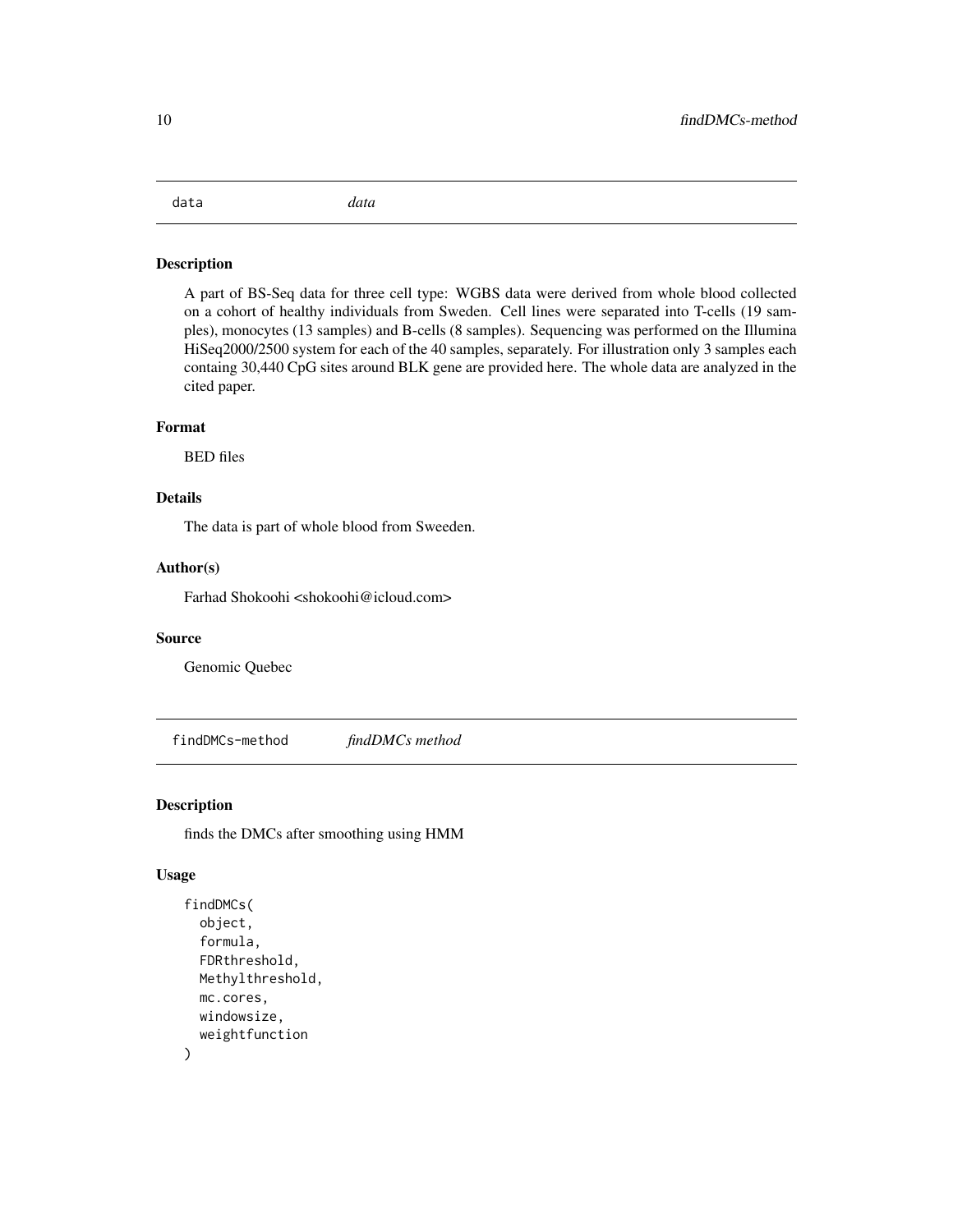```
## S4 method for signature 'BSDMCs'
findDMCs(
 object,
  formula,
 FDRthreshold,
 Methylthreshold,
 mc.cores,
 windowsize,
 weightfunction
)
```
## Arguments

| object                                             | A BSData-class or BSDMCs-class object                                                       |  |
|----------------------------------------------------|---------------------------------------------------------------------------------------------|--|
| formula                                            | A formula                                                                                   |  |
| A numeric value<br>FDRthreshold<br>Methylthreshold |                                                                                             |  |
|                                                    | A positive numeric value; the default is 0.001                                              |  |
| mc.cores                                           | An integer greater than 0                                                                   |  |
| windowsize                                         | An integer value for partitioning data into windows of size windowsize.                     |  |
|                                                    | weightfunction A function to create weights using variance obtained form the MCMC algorithm |  |

## Value

[BSDMCs-class](#page-3-1) object

#### Author(s)

Farhad Shokoohi <shokoohi@icloud.com>

```
set.seed(1980)
nr <- 150; nc <- 8
metht <- matrix(as.integer(runif(nr * nc, 0, 100)), nr)
methc <- matrix(rbinom(n=nr*nc,c(metht),prob = runif(nr*nc)),nr,nc)
r1 <- GRanges(rep('chr1', nr), IRanges(1:nr, width=1), strand='*')
names(r1) <- 1:nr
cd1 <- DataFrame(Group=rep(c('G1','G2'),each=nc/2),row.names=LETTERS[1:nc])
OBJ1 <- cBSData(rowRanges=r1,methReads=methc,totalReads=metht,colData=cd1)
OBJ2 <- methHMEM(OBJ1, MaxK=2, mc.cores=2)
OBJ3 <- methHMMCMC(OBJ2, mc.cores=2)
OBJ4 <- findDMCs(OBJ3, mc.cores=2)
head(metadata(OBJ4)$DMCHMM)
```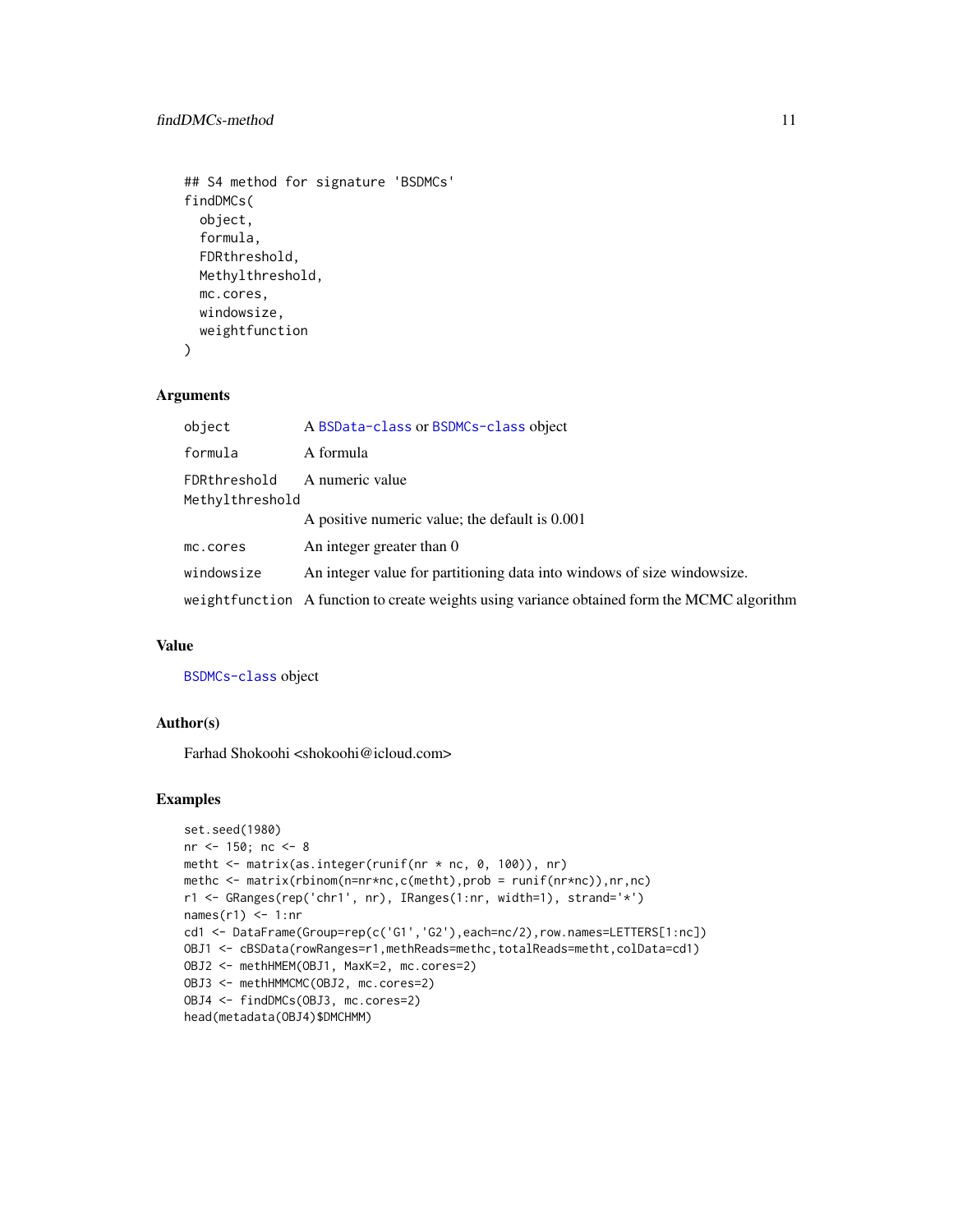## <span id="page-11-1"></span><span id="page-11-0"></span>Description

Creates a Manhattan plot based on the p-values obtained from [findDMCs](#page-9-1) method

## Usage

```
manhattanDMCs(
  object,
  col,
  chrlabs,
  suggestiveline,
  genomewideline,
 highlight,
  logp,
  annotatePval,
  annotateTop,
  ...
)
## S4 method for signature 'BSDMCs'
manhattanDMCs(
 object,
  col,
  chrlabs,
  suggestiveline,
  genomewideline,
 highlight,
  logp,
  annotatePval,
  annotateTop,
  ...
\mathcal{L}
```
## Arguments

| object  | A BSData-class or BSDMCs-class object                                                                                            |
|---------|----------------------------------------------------------------------------------------------------------------------------------|
| col     | A character vector indicating which colors to alternate.                                                                         |
| chrlabs | A character vector equal to the number of chromosomes specifying the chromo-<br>some labels (e.g., $c(1:22, "X", "Y", "MT"))$ ). |
|         | suggestiveline Where to draw a "suggestive" line. Default -log10(1e-5). Set to FALSE to<br>disable.                              |
|         | genomewideline Where to draw a "genome-wide sigificant" line. Default -log10(5e-8). Set to<br>FALSE to disable.                  |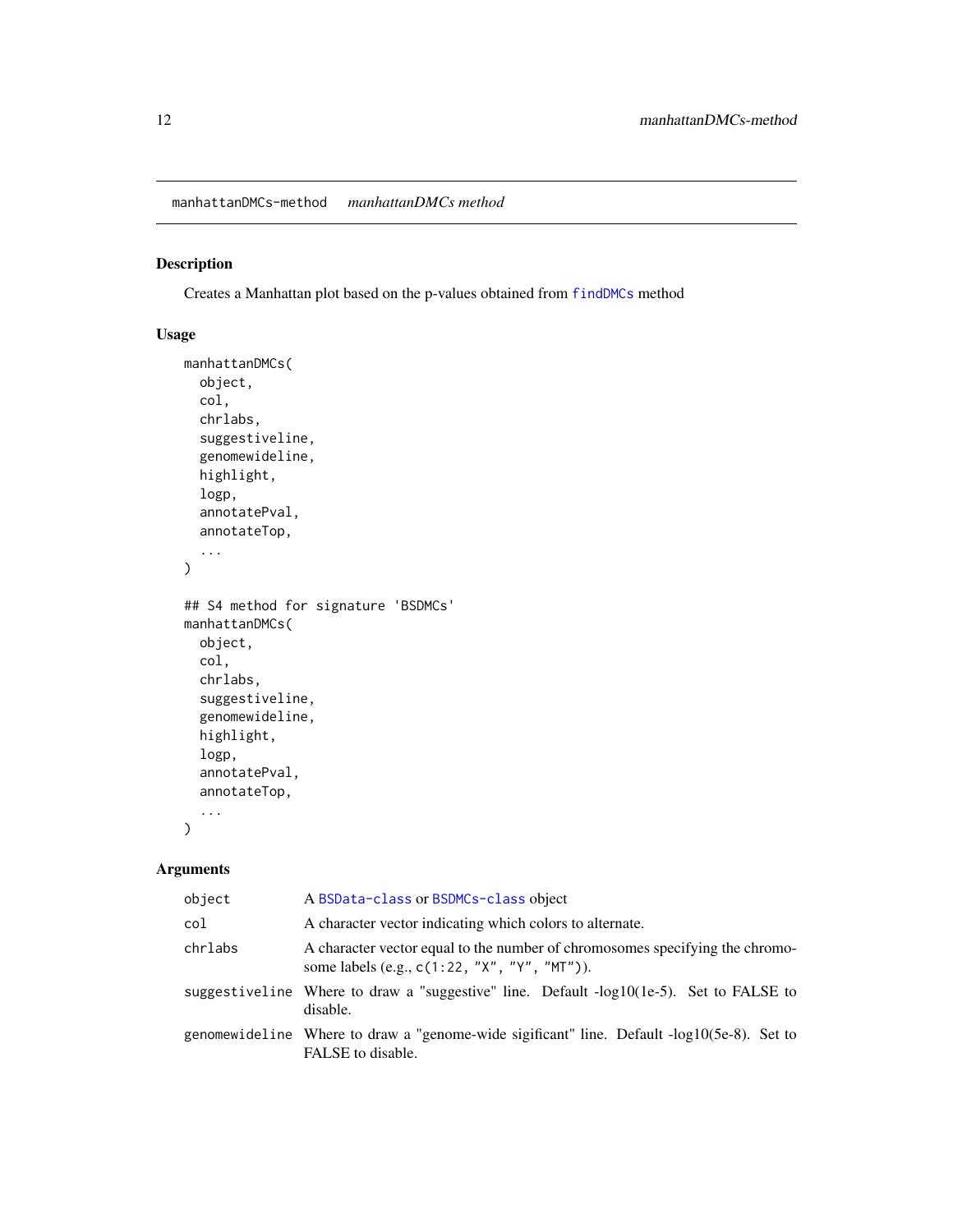<span id="page-12-0"></span>

| highlight    | A character vector of SNPs in your dataset to highlight. These SNPs should all<br>be in your dataset.                                                                                                                                                    |
|--------------|----------------------------------------------------------------------------------------------------------------------------------------------------------------------------------------------------------------------------------------------------------|
| logp         | If TRUE, the -log10 of the p-value is plotted. It isn't very useful to plot raw p-<br>values, but plotting the raw value could be useful for other genome-wide plots,<br>for example, peak heights, bayes factors, test statistics, other "scores," etc. |
| annotatePval | If set, SNPs below this p-value will be annotated on the plot.                                                                                                                                                                                           |
| annotateTop  | If TRUE, only annotates the top hit on each chromosome that is below the an-<br>notatePval threshold.                                                                                                                                                    |
| $\ddots$     | other possible parameters                                                                                                                                                                                                                                |

#### Value

A Manhattan plot

#### Author(s)

Farhad Shokoohi <shokoohi@icloud.com>

## Examples

```
set.seed(1980)
nr <- 150; nc <- 8
metht <- matrix(as.integer(runif(nr * nc, 0, 100)), nr)
methc <- matrix(rbinom(n=nr*nc,c(metht),prob = runif(nr*nc)),nr,nc)
r1 <- GRanges(rep('chr1', nr), IRanges(1:nr, width=1), strand='*')
names(r1) <- 1:nr
cd1 <- DataFrame(Group=rep(c('G1','G2'),each=nc/2),row.names=LETTERS[1:nc])
OBJ1 <- cBSData(rowRanges=r1,methReads=methc,totalReads=metht,colData=cd1)
OBJ2 <- methHMEM(OBJ1, MaxK=2, mc.cores=2)
OBJ3 <- methHMMCMC(OBJ2, mc.cores=2)
OBJ4 <- findDMCs(OBJ3, mc.cores=2)
manhattanDMCs(OBJ4)
```
methHMEM-method *methHMEM method*

#### <span id="page-12-1"></span>Description

Estimates the HMM methylation paths and the HMM order for each sample using the EM algorithm

#### Usage

```
methHMEM(object, MaxK, MaxEmiter, epsEM, useweight, mc.cores)
## S4 method for signature 'BSData'
methHMEM(object, MaxK, MaxEmiter, epsEM, useweight, mc.cores)
```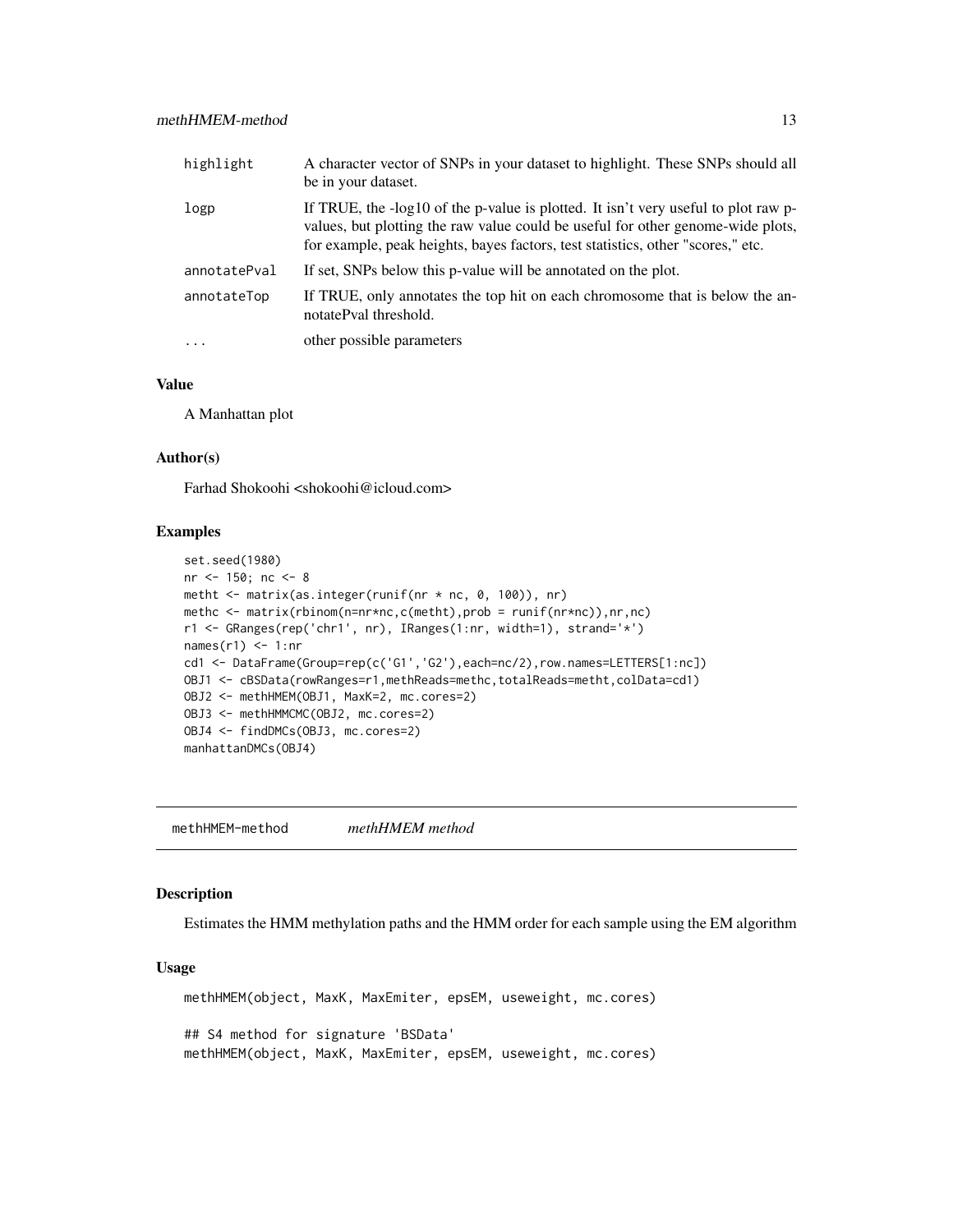#### **Arguments**

| object    | A BSData-class or BSDMCs-class object |
|-----------|---------------------------------------|
| MaxK      | An integer value                      |
| MaxEmiter | An integer value                      |
| epsEM     | A positive numeric value              |
| useweight | A logical value                       |
| mc.cores  | An integer greater than 0             |

#### Value

[BSDMCs-class](#page-3-1) object

#### Author(s)

Farhad Shokoohi <shokoohi@icloud.com>

#### Examples

```
set.seed(1980)
nr <- 150; nc <- 8
metht <- matrix(as.integer(runif(nr * nc, 0, 100)), nr)
methc <- matrix(rbinom(n=nr*nc,c(metht),prob = runif(nr*nc)),nr,nc)
r1 <- GRanges(rep('chr1', nr), IRanges(1:nr, width=1), strand='*')
names(r1) <- 1:nr
cd1 <- DataFrame(Group=rep(c('G1','G2'),each=nc/2),row.names=LETTERS[1:nc])
OBJ1 <- cBSData(rowRanges=r1,methReads=methc,totalReads=metht,colData=cd1)
OBJ2 <- methHMEM(OBJ1, MaxK=2, mc.cores=2)
OBJ2
```
methHMMCMC-method *methHMMCMC method*

#### <span id="page-13-1"></span>Description

Estimates the HMM methylation paths and the HMM order for each sample using the MCMC algorithm

#### Usage

methHMMCMC(object, useweight, nburn, nthin, nsamp, mc.cores) ## S4 method for signature 'BSDMCs' methHMMCMC(object, useweight, nburn, nthin, nsamp, mc.cores)

<span id="page-13-0"></span>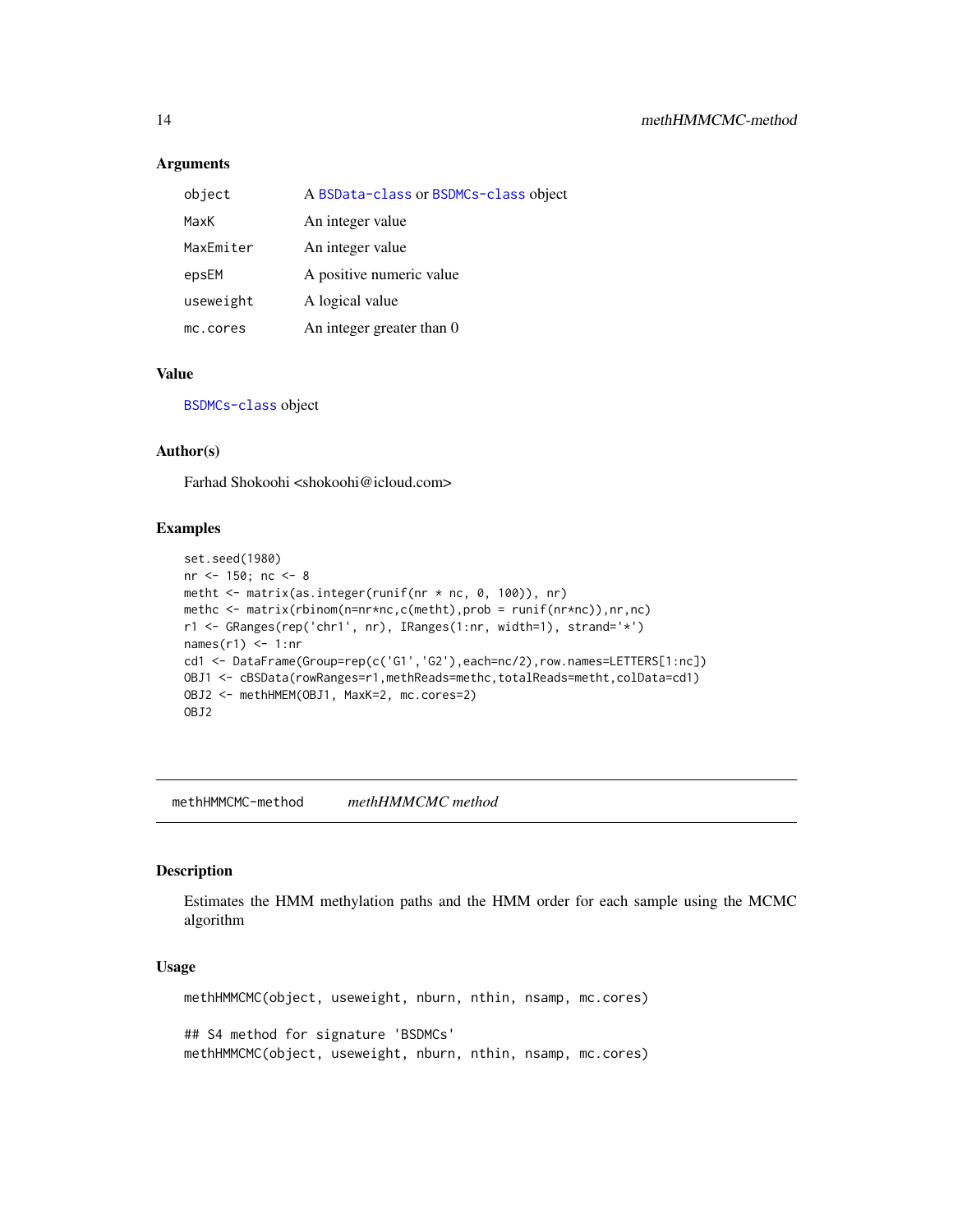## <span id="page-14-0"></span>Arguments

| object    | A BSData-class or BSDMCs-class object |
|-----------|---------------------------------------|
| useweight | A logical value                       |
| nburn     | An integer value                      |
| nthin     | An integer value                      |
| nsamp     | An integer value                      |
| mc.cores  | An integer greater than 0             |

## Value

[BSDMCs-class](#page-3-1) object

#### Author(s)

Farhad Shokoohi <shokoohi@icloud.com>

#### Examples

```
set.seed(1980)
nr <- 150; nc <- 8
metht <- matrix(as.integer(runif(nr * nc, 0, 100)), nr)
methc <- matrix(rbinom(n=nr*nc,c(metht),prob = runif(nr*nc)),nr,nc)
r1 <- GRanges(rep('chr1', nr), IRanges(1:nr, width=1), strand='*')
names(r1) <- 1:nr
cd1 <- DataFrame(Group=rep(c('G1','G2'),each=nc/2),row.names=LETTERS[1:nc])
OBJ1 <- cBSData(rowRanges=r1,methReads=methc,totalReads=metht,colData=cd1)
OBJ2 <- methHMEM(OBJ1, MaxK=2, mc.cores=2)
OBJ3 <- methHMMCMC(OBJ2, mc.cores=2)
OBJ3
```
methLevels-method *methLevels method*

## Description

Returns methLevels stored in [BSDMCs-class](#page-3-1) Assigns methLevels to [BSDMCs-class](#page-3-1)

#### Usage

```
methLevels(object)
```
methLevels(object) <- value

## S4 method for signature 'BSDMCs' methLevels(object)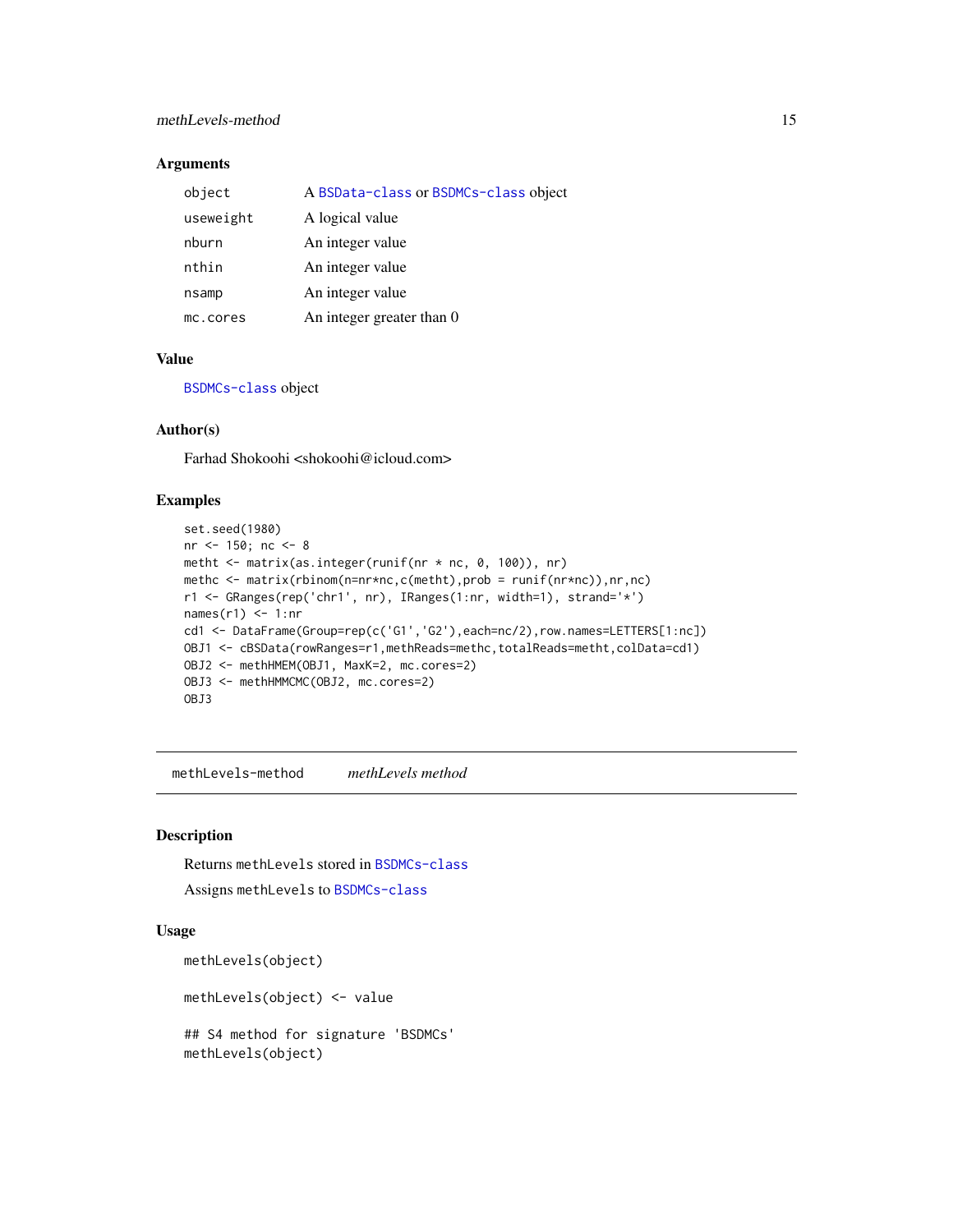<span id="page-15-0"></span>## S4 replacement method for signature 'BSDMCs,matrix' methLevels(object) <- value

## Arguments

| object | A BSData-class or BSDMCs-class object |
|--------|---------------------------------------|
| value  | An integer matrix                     |

## Value

A matrix

A [BSDMCs-class](#page-3-1) object

#### Author(s)

Farhad Shokoohi <shokoohi@icloud.com>

#### Examples

```
set.seed(1980)
nr <- 150; nc <- 8
metht <- matrix(as.integer(runif(nr * nc, 0, 100)), nr)
methc <- matrix(rbinom(n=nr*nc,c(metht),prob = runif(nr*nc)),nr,nc)
meths <- matrix(as.integer(runif(nr * nc, 0, 10)), nr)
methl <- methc/metht
methv \leq matrix((runif(nr \star nc, 0.1, 0.5)), nr)
r1 <- GRanges(rep('chr1', nr), IRanges(1:nr, width=1), strand='*')
names(r1) <- 1:nr
cd1 <- DataFrame(Group=rep(c('G1','G2'),each=nc/2),row.names=LETTERS[1:nc])
OBJ2 <- cBSDMCs(rowRanges=r1,methReads=methc,totalReads=metht,
methLevels=methl,methStates=meths,methVars=methv,colData=cd1)
methLevels(OBJ2)
methLevels(OBJ2) <- methl
```
methReads-method *methReads method*

#### Description

Returns methReads stored in [BSData-class](#page-2-1)

Assigns methReads to [BSData-class](#page-2-1)

Returns methReads stored in [BSDMCs-class](#page-3-1)

Assigns methReads to [BSDMCs-class](#page-3-1)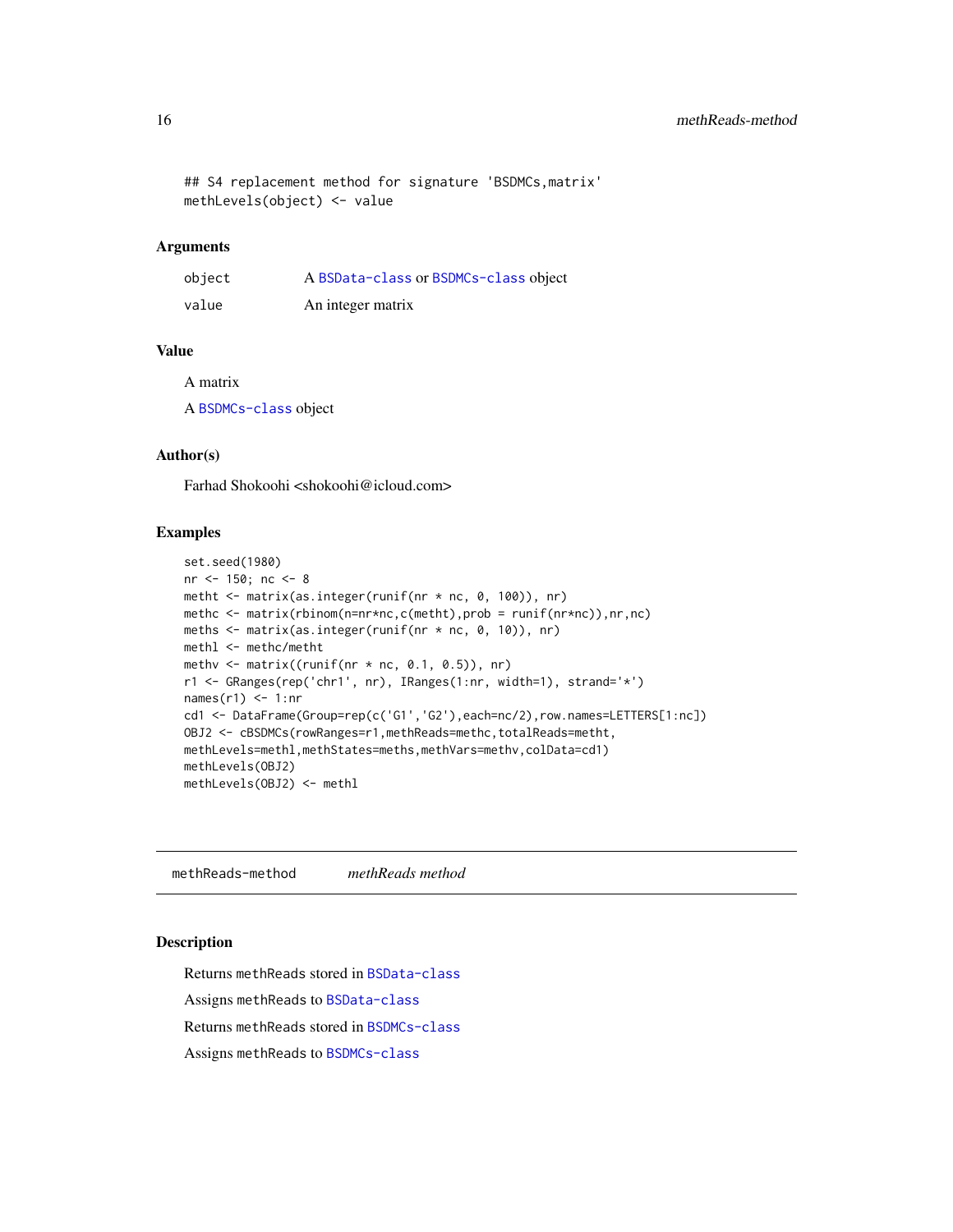#### methReads-method 17

## Usage

```
methReads(object)
methReads(object) <- value
methReads(object)
methReads(object) <- value
## S4 method for signature 'BSData'
methReads(object)
## S4 replacement method for signature 'BSData,matrix'
methReads(object) <- value
## S4 method for signature 'BSDMCs'
methReads(object)
## S4 replacement method for signature 'BSDMCs, matrix'
```

```
methReads(object) <- value
```
## Arguments

| object | A BSData-class or BSDMCs-class object |
|--------|---------------------------------------|
| value  | An integer matrix                     |

#### Value

| A matrix              |  |
|-----------------------|--|
| A BSData-class object |  |
| A matrix              |  |
| A BSDMCs-class object |  |

#### Author(s)

Farhad Shokoohi <shokoohi@icloud.com>

```
nr <- 150; nc <- 8
metht <- matrix(as.integer(runif(nr * nc, 0, 100)), nr)
methc <- matrix(rbinom(n=nr*nc,c(metht),prob = runif(nr*nc)),nr,nc)
r1 <- GRanges(rep('chr1', nr), IRanges(1:nr, width=1), strand='*')
names(r1) <- 1:nr
cd1 <- DataFrame(Group=rep(c('G1','G2'),each=nc/2),row.names=LETTERS[1:nc])
OBJ1 <- cBSData(rowRanges=r1,methReads=methc,totalReads=metht,colData=cd1)
methReads(OBJ1)
methReads(OBJ1) <- methc
```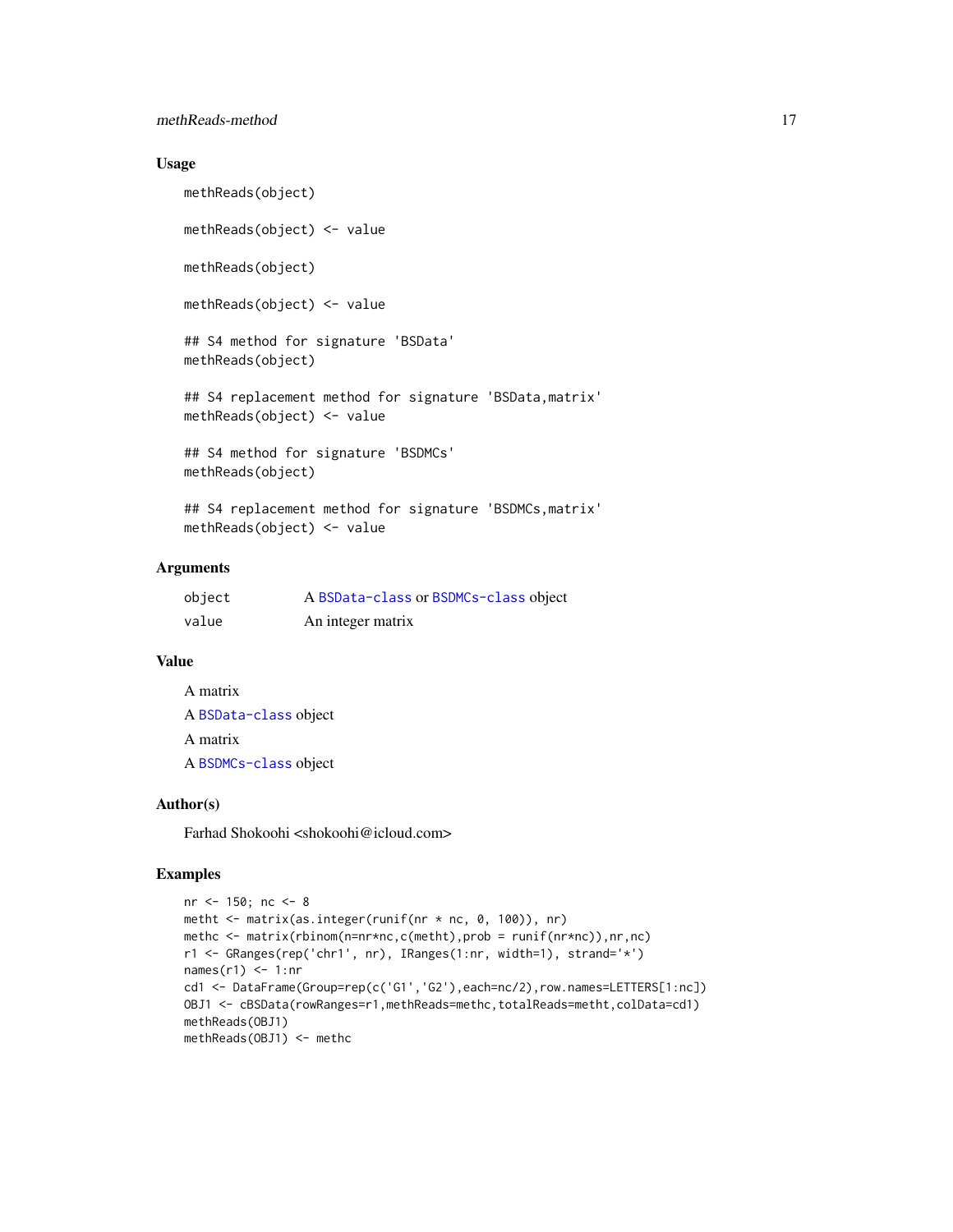<span id="page-17-0"></span>methStates-method *methStates method*

#### Description

Returns methStates stored in [BSDMCs-class](#page-3-1) Assigns methStates to [BSDMCs-class](#page-3-1)

#### Usage

```
methStates(object)
```
methStates(object) <- value

## S4 method for signature 'BSDMCs' methStates(object)

## S4 replacement method for signature 'BSDMCs,matrix' methStates(object) <- value

#### Arguments

| object | A BSData-class or BSDMCs-class object |
|--------|---------------------------------------|
| value  | An integer matrix                     |

#### Value

A matrix A [BSDMCs-class](#page-3-1) object

#### Author(s)

Farhad Shokoohi <shokoohi@icloud.com>

```
set.seed(1980)
nr <- 150; nc <- 8
metht <- matrix(as.integer(runif(nr * nc, 0, 100)), nr)
methc <- matrix(rbinom(n=nr*nc,c(metht),prob = runif(nr*nc)),nr,nc)
meths <- matrix(as.integer(runif(nr * nc, 0, 10)), nr)
methl <- methc/metht
methv \leq matrix((runif(nr \star nc, 0.1, 0.5)), nr)
r1 <- GRanges(rep('chr1', nr), IRanges(1:nr, width=1), strand='*')
names(r1) <- 1:nr
cd1 <- DataFrame(Group=rep(c('G1','G2'),each=nc/2),row.names=LETTERS[1:nc])
OBJ2 <- cBSDMCs(rowRanges=r1,methReads=methc,totalReads=metht,
methLevels=methl,methStates=meths,methVars=methv,colData=cd1)
```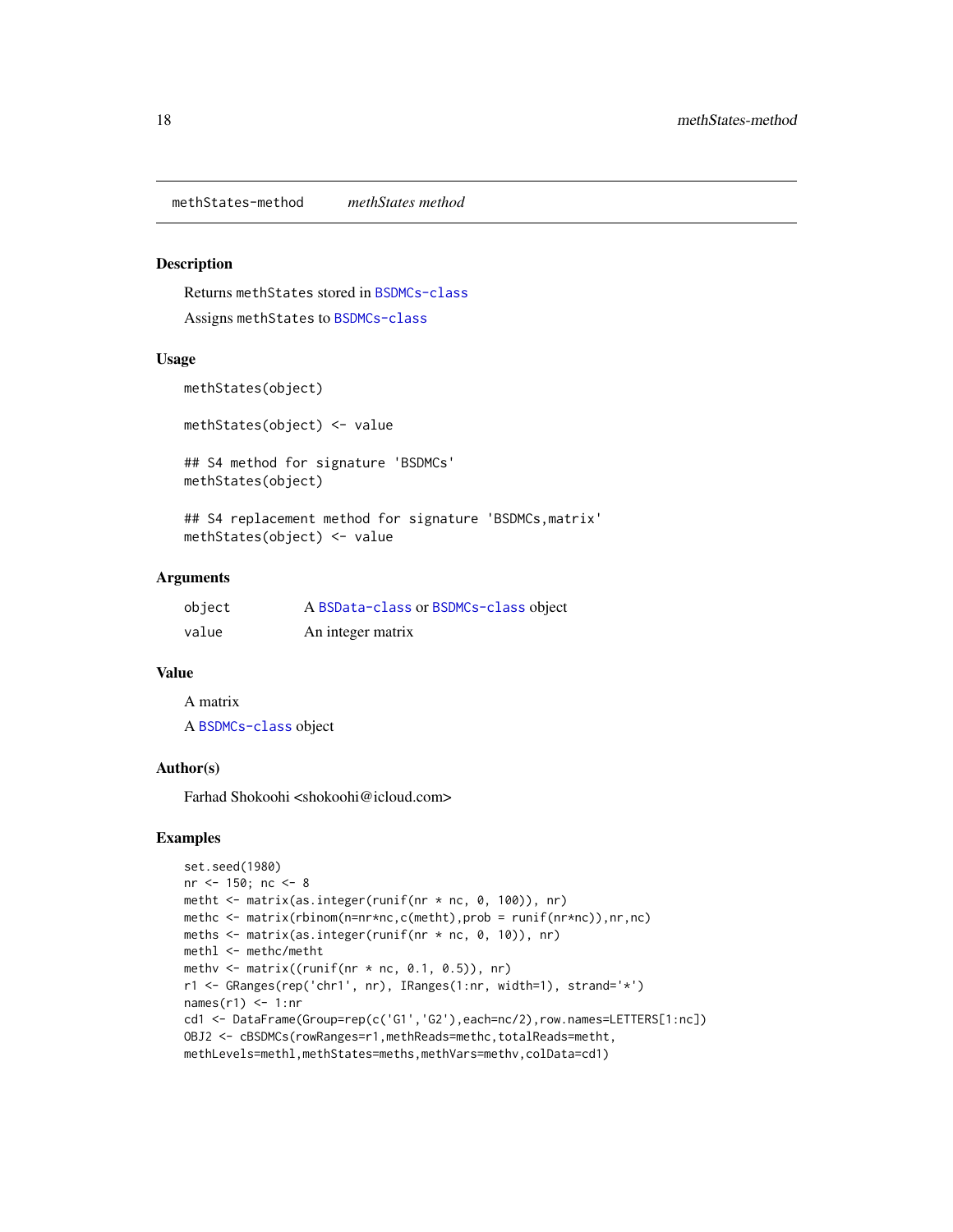```
methStates(OBJ2)
methStates(OBJ2)<- meths
```
methVars-method *methVars method*

#### Description

Returns methVars stored in [BSDMCs-class](#page-3-1) Assigns methVars to [BSDMCs-class](#page-3-1)

#### Usage

methVars(object)

methVars(object) <- value

## S4 method for signature 'BSDMCs' methVars(object)

## S4 replacement method for signature 'BSDMCs, matrix' methVars(object) <- value

#### Arguments

| object | A BSData-class or BSDMCs-class object |
|--------|---------------------------------------|
| value  | An integer matrix                     |

## Value

A matrix

A [BSDMCs-class](#page-3-1) object

## Author(s)

Farhad Shokoohi <shokoohi@icloud.com>

```
set.seed(1980)
nr <- 150; nc <- 8
metht <- matrix(as.integer(runif(nr * nc, 0, 100)), nr)
methc <- matrix(rbinom(n=nr*nc,c(metht),prob = runif(nr*nc)),nr,nc)
meths <- matrix(as.integer(runif(nr * nc, 0, 10)), nr)
methl <- methc/metht
methv \leq matrix((runif(nr \star nc, 0.1, 0.5)), nr)
r1 <- GRanges(rep('chr1', nr), IRanges(1:nr, width=1), strand='*')
names(r1) <- 1:nr
```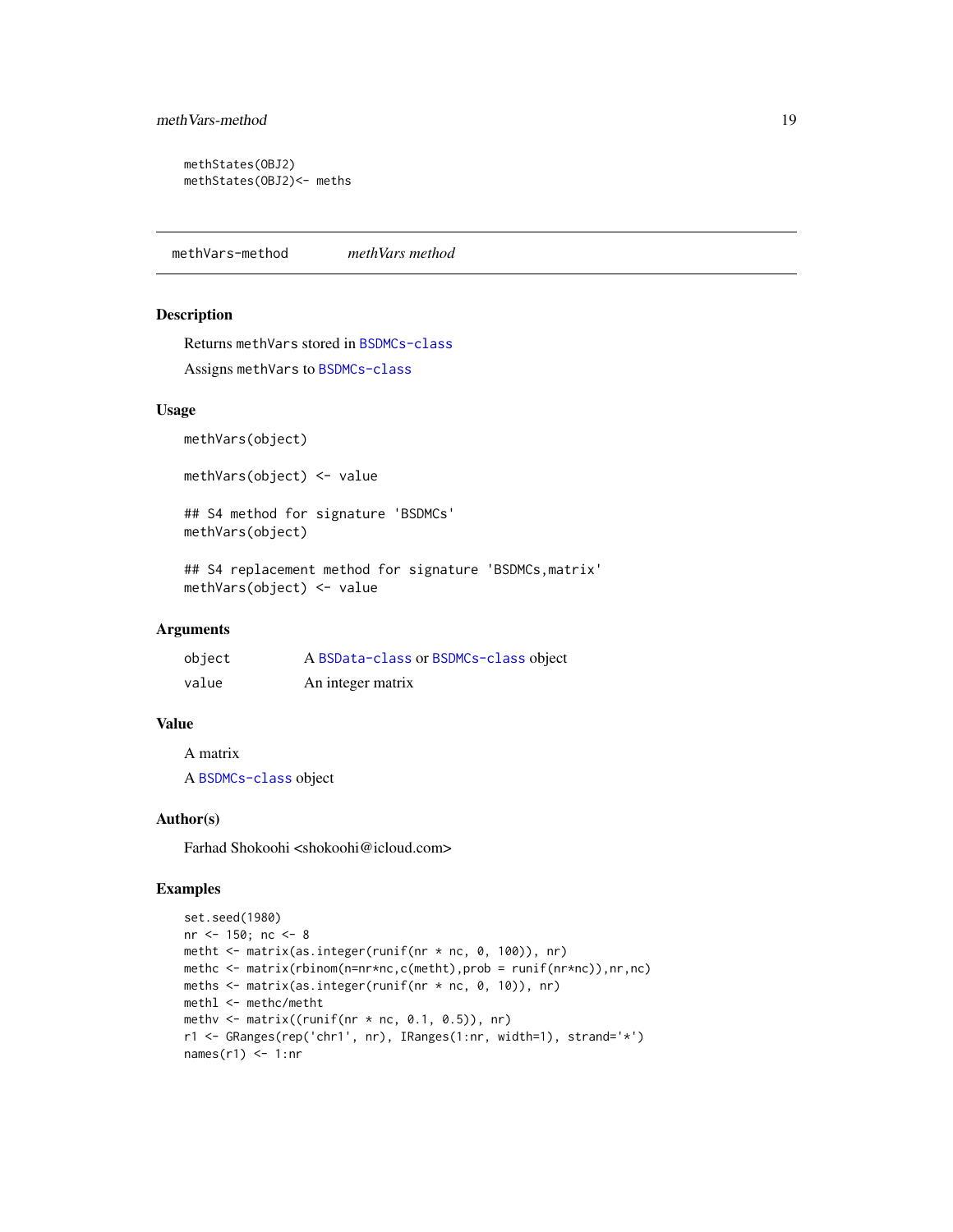20 params and the contract of the contract of the contract of the contract of the contract of the contract of the contract of the contract of the contract of the contract of the contract of the contract of the contract of

```
cd1 <- DataFrame(Group=rep(c('G1','G2'),each=nc/2),row.names=LETTERS[1:nc])
OBJ2 <- cBSDMCs(rowRanges=r1,methReads=methc,totalReads=metht,
methLevels=methl,methStates=meths,methVars=methv,colData=cd1)
methVars(OBJ2)
methVars(OBJ2)<- meths
```
params *params*

## Description

parameters name and their descriptions

## Arguments

| methReads  | The matrix methReads contains the number of methylated reads spanning a<br>CpG-site. The rows represent the CpG sites in rowRanges and the columns<br>represent the samples in colData.                                                                                                                                              |
|------------|--------------------------------------------------------------------------------------------------------------------------------------------------------------------------------------------------------------------------------------------------------------------------------------------------------------------------------------|
| totalReads | The matrix total Reads contains the number of reads spanning a CpG-site. The<br>rows represent the CpG sites in rowRanges and the columns represent the sam-<br>ples in colData.                                                                                                                                                     |
| methLevels | The matrix methLevels contains the predicted methylation level spanning a<br>CpG-site using Hidden Markov model. The rows represent the CpG sites in<br>rowRanges and the columns represent the samples in colData.                                                                                                                  |
| methVars   | The matrix methVars contains the variances of the corresponding methLevels<br>obtianed from MCMC.                                                                                                                                                                                                                                    |
| methStates | The matrix methStates contains the state of methylation obtained from Hid-<br>den Markov model spanning a CpG-site. The rows represent the CpG sites in<br>rowRanges and the columns represent the samples in colData. The value of<br>state is stored in metadata, named Beta.                                                      |
| rowRanges  | A GRanges or GRangesList object describing the ranges of interest. Names,<br>if present, become the row names of the SummarizedExperiment object. The<br>length of the GRanges or GRangesList must equal the number of rows of the<br>matrices in assays. If rowRanges is missing, a SummarizedExperiment in-<br>stance is returned. |
| colData    | Object of class "DataFrame" containing information on variable values of the<br>samples                                                                                                                                                                                                                                              |
| metadata   | An optional list of arbitrary content describing the overall experiment                                                                                                                                                                                                                                                              |
| object     | A BSData-class or BSDMCs-class object                                                                                                                                                                                                                                                                                                |
| value      | An integer matrix                                                                                                                                                                                                                                                                                                                    |
| obj1       | A BSData-class or BSDMCs-class                                                                                                                                                                                                                                                                                                       |
| obj2       | A BSData-class or BSDMCs-class                                                                                                                                                                                                                                                                                                       |
| files      | A character list                                                                                                                                                                                                                                                                                                                     |

<span id="page-19-0"></span>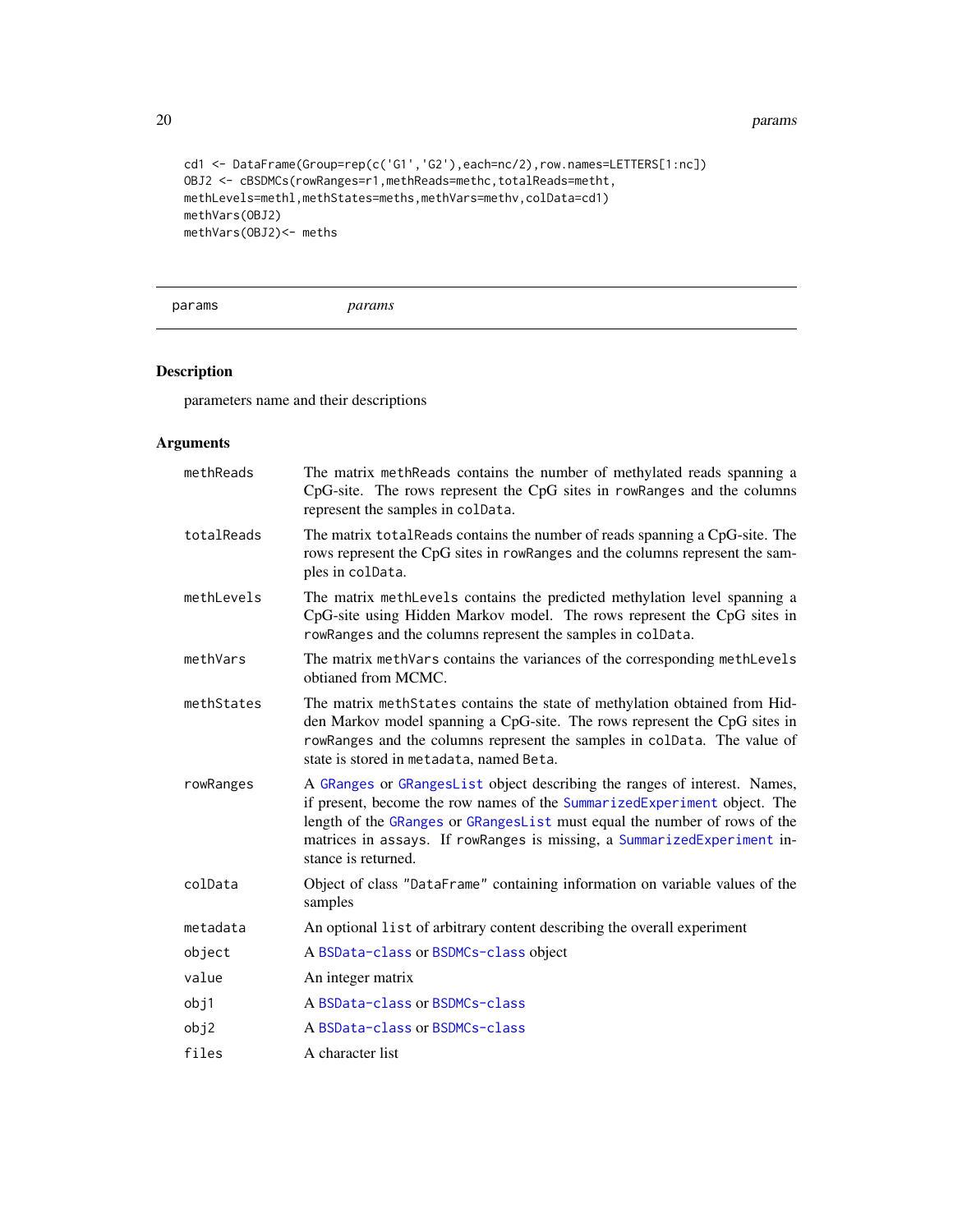#### params 21

| file            | A character                                                                                                                                                                                                                                              |
|-----------------|----------------------------------------------------------------------------------------------------------------------------------------------------------------------------------------------------------------------------------------------------------|
| name            | A character list                                                                                                                                                                                                                                         |
| MaxK            | An integer value                                                                                                                                                                                                                                         |
| MaxEmiter       | An integer value                                                                                                                                                                                                                                         |
| epsEM           | A positive numeric value                                                                                                                                                                                                                                 |
| useweight       | A logical value                                                                                                                                                                                                                                          |
| mc.cores        | An integer greater than 0                                                                                                                                                                                                                                |
| nburn           | An integer value                                                                                                                                                                                                                                         |
| nthin           | An integer value                                                                                                                                                                                                                                         |
| nsamp           | An integer value                                                                                                                                                                                                                                         |
| formula         | A formula                                                                                                                                                                                                                                                |
| FDRthreshold    | A numeric value                                                                                                                                                                                                                                          |
| Methylthreshold |                                                                                                                                                                                                                                                          |
|                 | A positive numeric value; the default is 0.001                                                                                                                                                                                                           |
|                 | weightfunction A function to create weights using variance obtained form the MCMC algorithm                                                                                                                                                              |
| $\cdots$        | other possible parameters                                                                                                                                                                                                                                |
| col             | A character vector indicating which colors to alternate.                                                                                                                                                                                                 |
| chrlabs         | A character vector equal to the number of chromosomes specifying the chromo-<br>some labels (e.g., c(1:22, "X", "Y", "MT")).                                                                                                                             |
|                 |                                                                                                                                                                                                                                                          |
|                 | suggestiveline Where to draw a "suggestive" line. Default -log10(1e-5). Set to FALSE to<br>disable.                                                                                                                                                      |
|                 | genomewideline Where to draw a "genome-wide sigificant" line. Default -log10(5e-8). Set to<br>FALSE to disable.                                                                                                                                          |
| highlight       | A character vector of SNPs in your dataset to highlight. These SNPs should all<br>be in your dataset.                                                                                                                                                    |
| logp            | If TRUE, the -log10 of the p-value is plotted. It isn't very useful to plot raw p-<br>values, but plotting the raw value could be useful for other genome-wide plots,<br>for example, peak heights, bayes factors, test statistics, other "scores," etc. |
| annotatePval    | If set, SNPs below this p-value will be annotated on the plot.                                                                                                                                                                                           |
| annotateTop     | If TRUE, only annotates the top hit on each chromosome that is below the an-<br>notatePval threshold.                                                                                                                                                    |

## Author(s)

Farhad Shokoohi <shokoohi@icloud.com>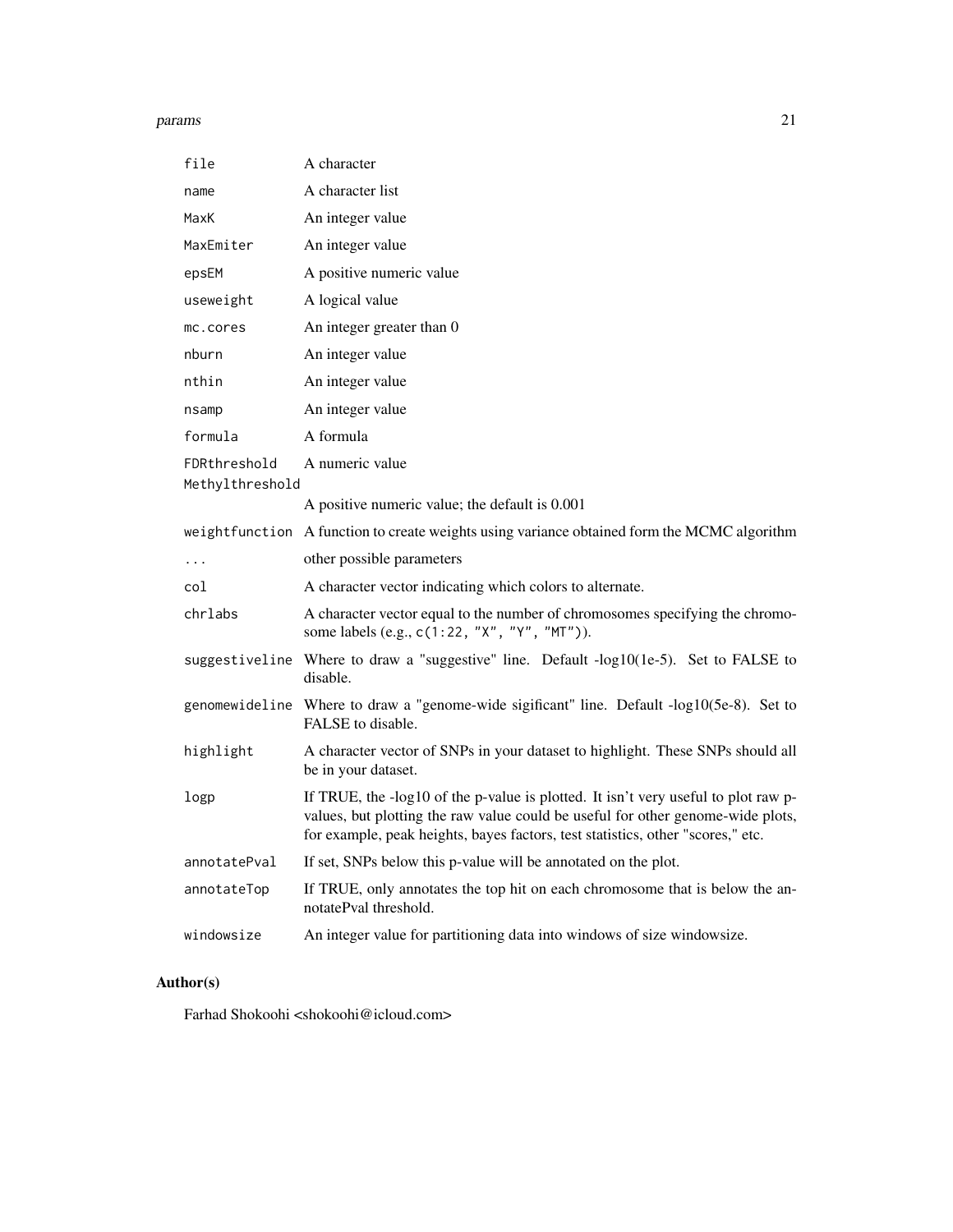<span id="page-21-0"></span>qqDMCs-method *qqDMCs method*

#### <span id="page-21-1"></span>Description

Creates a Q-Q plot based on the p-values obtained from [findDMCs](#page-9-1) method

## Usage

```
qqDMCs(object, ...)
```

```
## S4 method for signature 'BSDMCs'
qqDMCs(object, ...)
```
## Arguments

| object                  | A BSData-class or BSDMCs-class object |
|-------------------------|---------------------------------------|
| $\cdot$ $\cdot$ $\cdot$ | other possible parameters             |

#### Value

A QQ plot

## Author(s)

Farhad Shokoohi <shokoohi@icloud.com>

```
set.seed(1980)
nr <- 150; nc <- 8
metht <- matrix(as.integer(runif(nr * nc, 0, 100)), nr)
methc <- matrix(rbinom(n=nr*nc,c(metht),prob = runif(nr*nc)),nr,nc)
r1 <- GRanges(rep('chr1', nr), IRanges(1:nr, width=1), strand='*')
names(r1) <- 1:nr
cd1 <- DataFrame(Group=rep(c('G1','G2'),each=nc/2),row.names=LETTERS[1:nc])
OBJ1 <- cBSData(rowRanges=r1,methReads=methc,totalReads=metht,colData=cd1)
OBJ2 <- methHMEM(OBJ1, MaxK=2, mc.cores=2)
OBJ3 <- methHMMCMC(OBJ2, mc.cores=2)
OBJ4 <- findDMCs(OBJ3, mc.cores=2)
qqDMCs(OBJ4)
```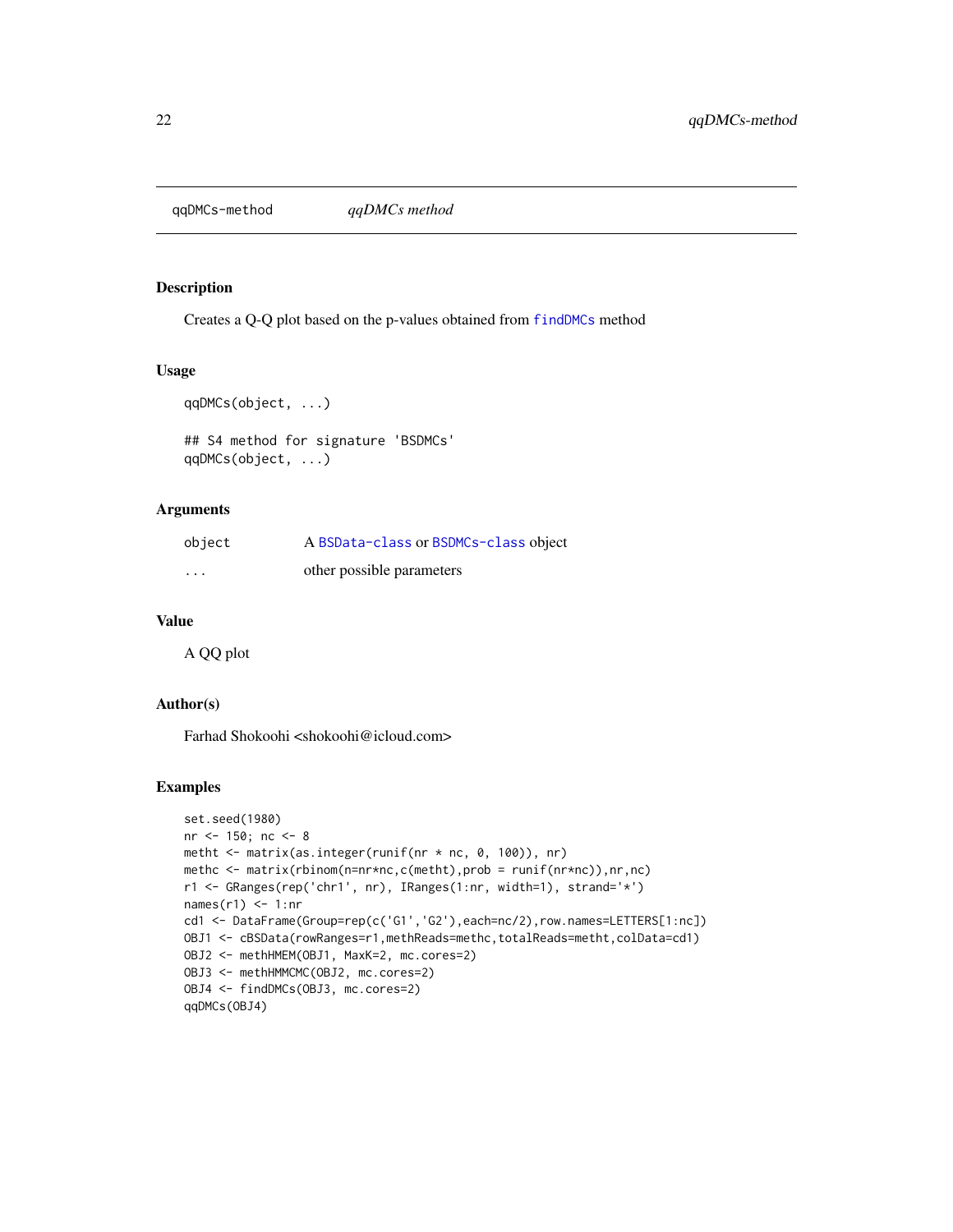<span id="page-22-0"></span>readBismark-method *readBismark method*

#### <span id="page-22-1"></span>Description

reads BS-Seq data

#### Usage

```
readBismark(files, colData, mc.cores)
```
## S4 method for signature 'character,DataFrame,numeric' readBismark(files, colData, mc.cores)

## S4 method for signature 'character, data.frame, numeric' readBismark(files, colData, mc.cores)

## S4 method for signature 'character, character, numeric' readBismark(files, colData, mc.cores)

## Arguments

| files    | A character list                                                                        |
|----------|-----------------------------------------------------------------------------------------|
| colData  | Object of class "DataFrame" containing information on variable values of the<br>samples |
| mc.cores | An integer greater than 0                                                               |

## Value

A [BSData-class](#page-2-1) object

## Author(s)

Farhad Shokoohi <shokoohi@icloud.com>

```
fn <- list.files(system.file('extdata',package = 'DMCHMM'))
fn.f <- list.files(system.file('extdata',package='DMCHMM'), full.names=TRUE)
OBJ <- readBismark(fn.f, fn, mc.cores=2)
cdOBJ <- DataFrame(Cell = factor(c('BC', 'TC','Mono'),
labels = c('BC', 'TC', 'Mono')), row.names = c('BCU1568','BCU173','BCU551'))
colData(OBJ) <- cdOBJ
OBJ
```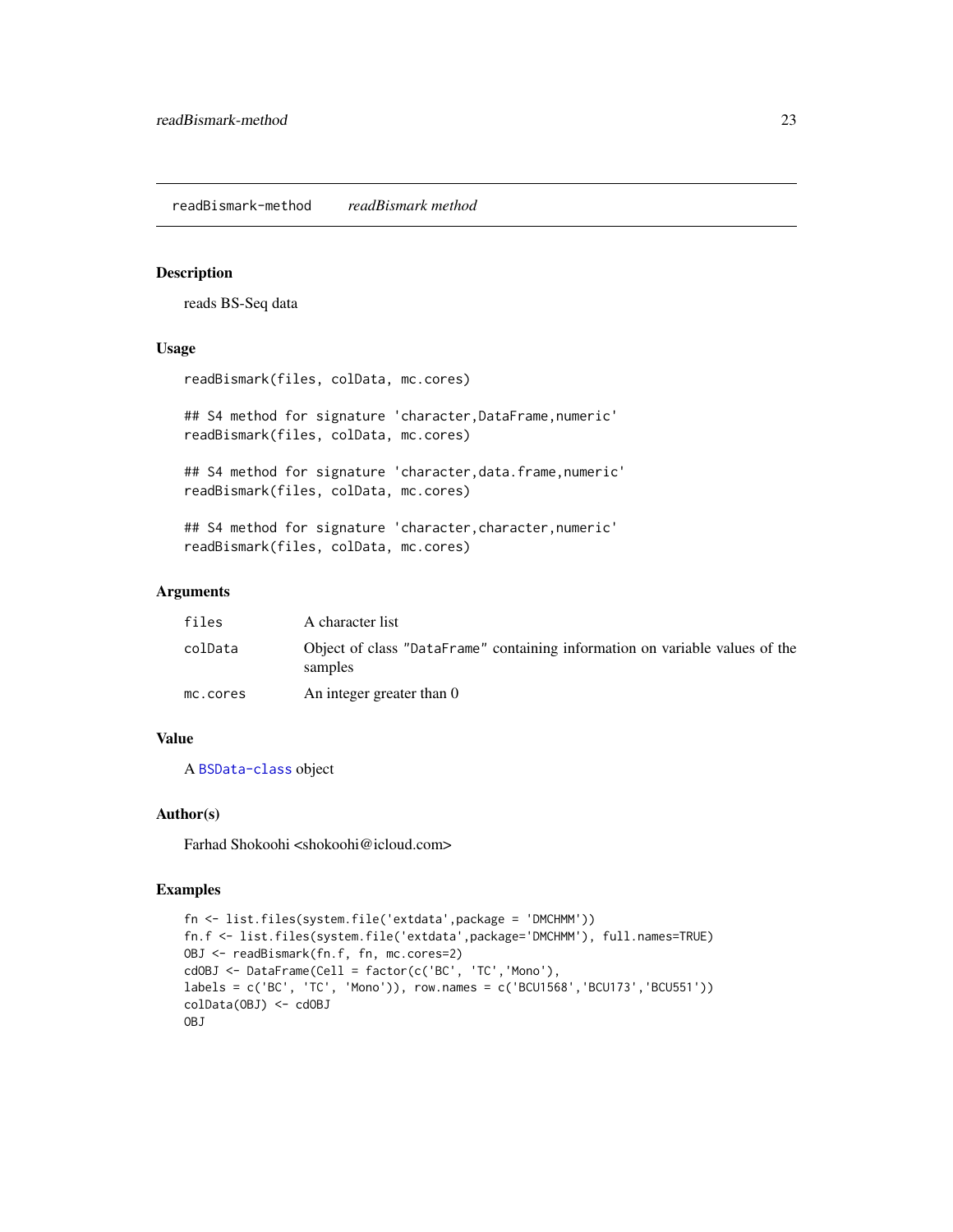## <span id="page-23-0"></span>Description

Returns totalReads stored in [BSData-class](#page-2-1) Assigns totalReads to [BSData-class](#page-2-1) Returns totalReads stored in [BSDMCs-class](#page-3-1) Assigns totalReads to [BSDMCs-class](#page-3-1)

## Usage

totalReads(object)

totalReads(object) <- value

totalReads(object)

totalReads(object) <- value

## S4 method for signature 'BSData' totalReads(object)

## S4 replacement method for signature 'BSData,matrix' totalReads(object) <- value

## S4 method for signature 'BSDMCs' totalReads(object)

## S4 replacement method for signature 'BSDMCs,matrix' totalReads(object) <- value

## Arguments

| object | A BSData-class or BSDMCs-class object |
|--------|---------------------------------------|
| value  | An integer matrix                     |

## Value

A matrix A [BSData-class](#page-2-1) object

A matrix

A [BSDMCs-class](#page-3-1) object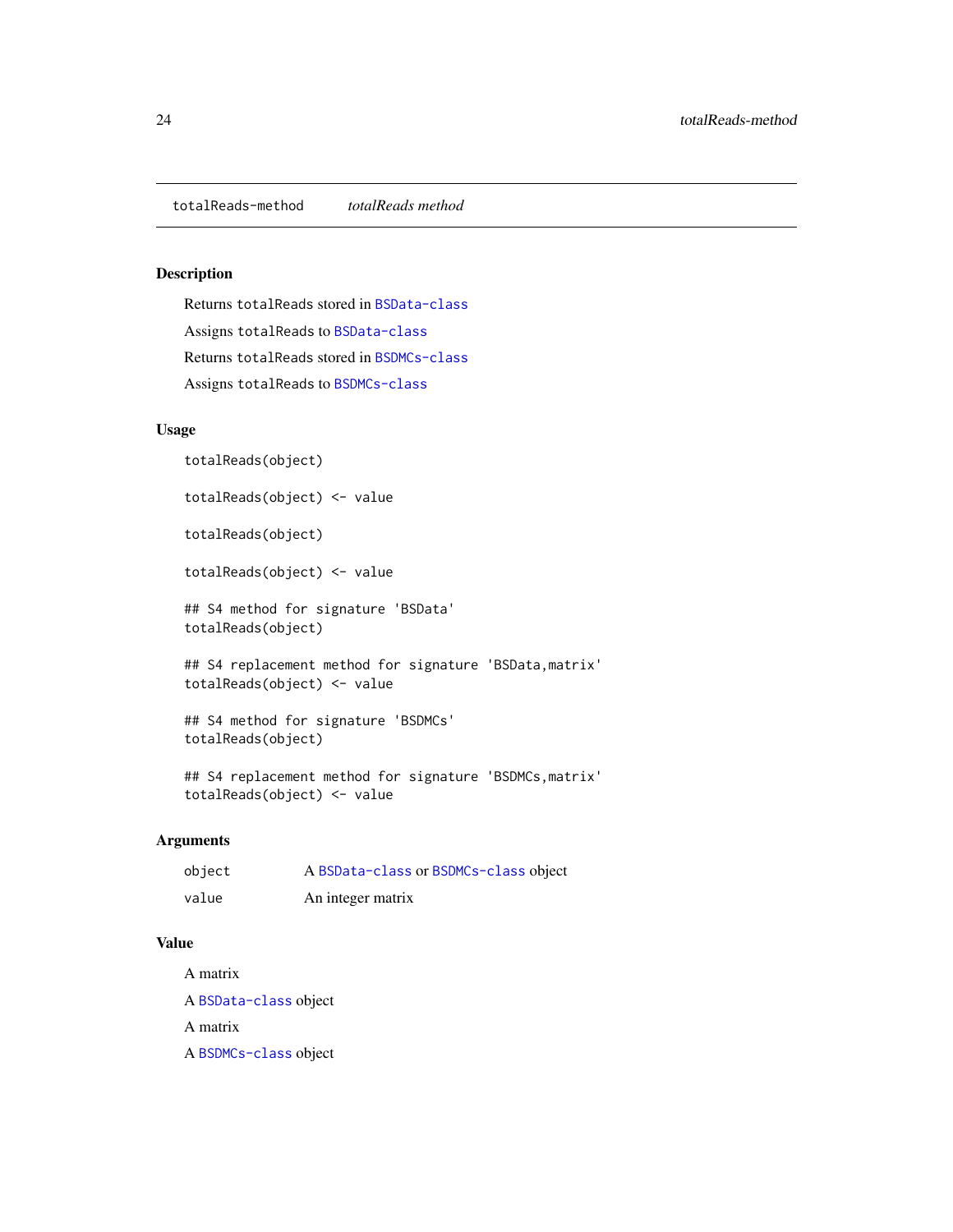#### <span id="page-24-0"></span>writeBED-method 25

#### Author(s)

Farhad Shokoohi <shokoohi@icloud.com>

#### Examples

```
nr <- 150; nc <- 8
metht <- matrix(as.integer(runif(nr * nc, 0, 100)), nr)
methc <- matrix(rbinom(n=nr*nc,c(metht),prob = runif(nr*nc)),nr,nc)
r1 <- GRanges(rep('chr1', nr), IRanges(1:nr, width=1), strand='*')
names(r1) \leq 1:nr
cd1 <- DataFrame(Group=rep(c('G1','G2'),each=nc/2),row.names=LETTERS[1:nc])
OBJ1 <- cBSData(rowRanges=r1,methReads=methc,totalReads=metht,colData=cd1)
totalReads(OBJ1)
totalReads(OBJ1) <- metht
```
writeBED-method *writeBED method*

#### <span id="page-24-1"></span>**Description**

write BS-Seq data to BED files

#### Usage

```
writeBED(object, name, file)
## S4 method for signature 'BSData, character, character'
writeBED(object, name, file)
## S4 method for signature 'BSData,character,missing'
writeBED(object, name)
## S4 method for signature 'BSData,missing,character'
writeBED(object, file)
## S4 method for signature 'BSData,missing,missing'
writeBED(object)
## S4 method for signature 'BSDMCs, character, character'
writeBED(object, name, file)
## S4 method for signature 'BSDMCs,character,missing'
writeBED(object, name)
## S4 method for signature 'BSDMCs, missing, character'
writeBED(object, file)
## S4 method for signature 'BSDMCs,missing,missing'
writeBED(object)
```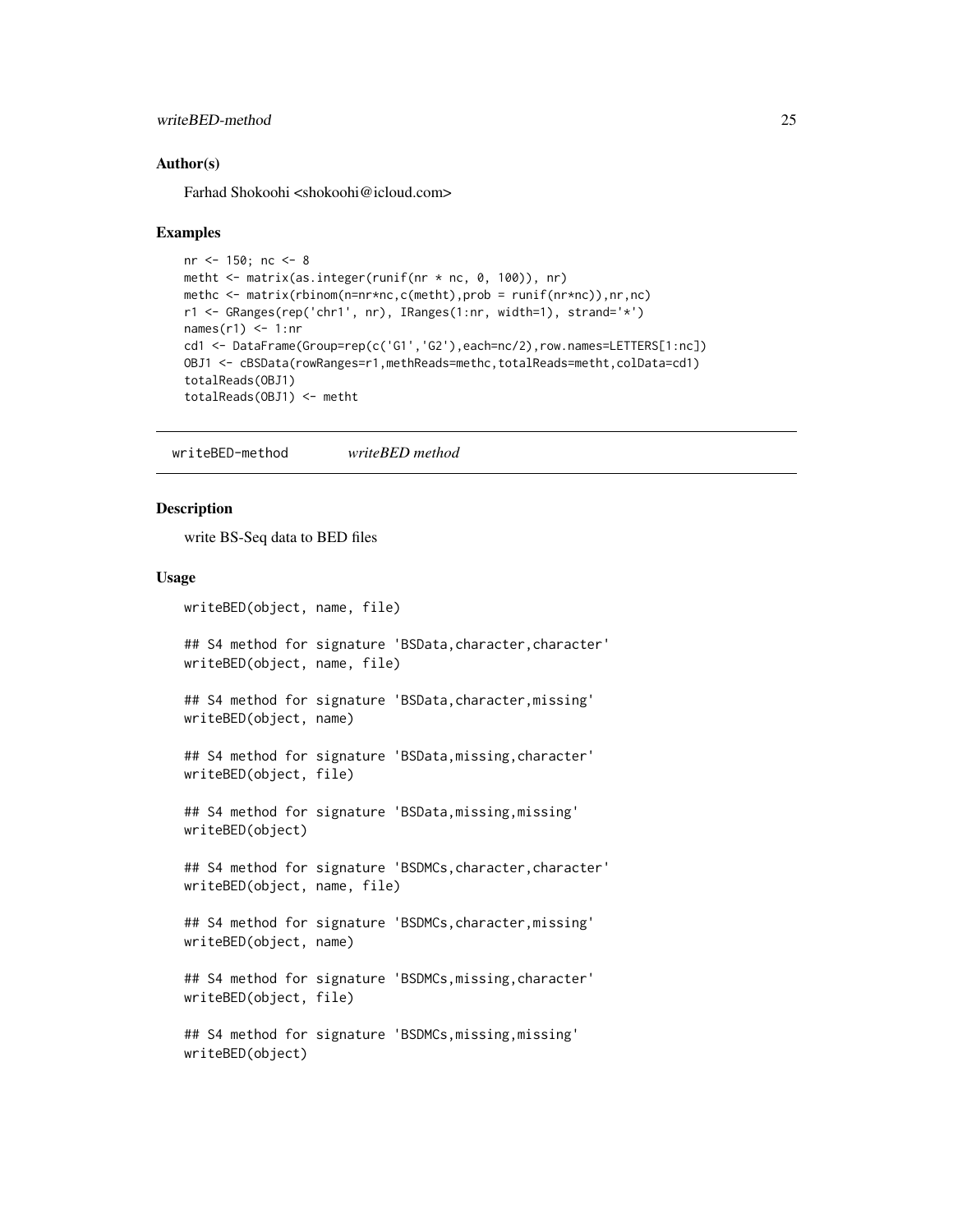## Arguments

| object | A BSData-class or BSDMCs-class object |
|--------|---------------------------------------|
| name   | A character list                      |
| file   | A character                           |

## Value

BED files

## Author(s)

Farhad Shokoohi <shokoohi@icloud.com>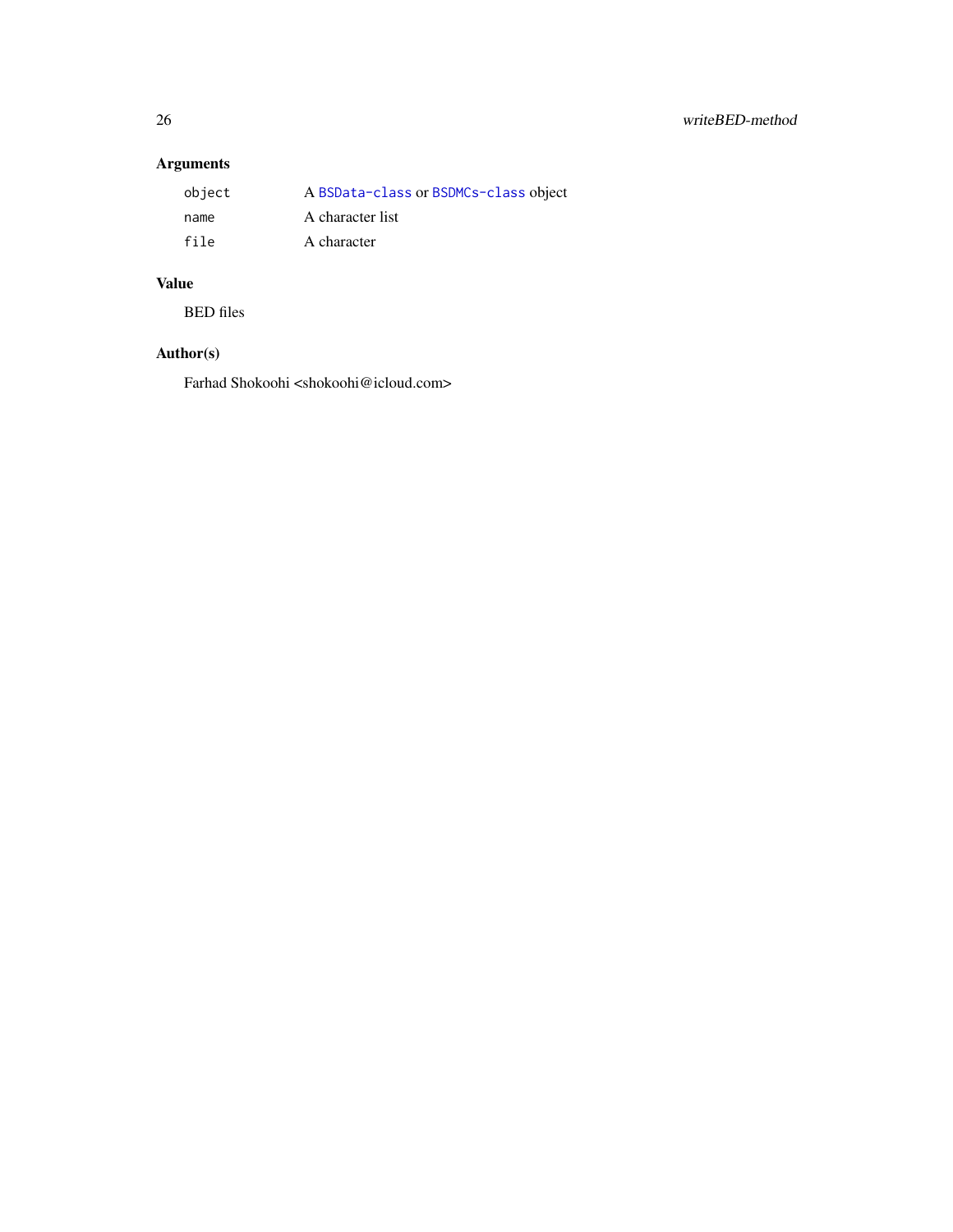# <span id="page-26-0"></span>Index

∗ manhattan manhattanDMCs-method, [12](#page-11-0) ∗ object BSData-class, [3](#page-2-0) BSDMCs-class, [4](#page-3-0) ∗ visualization manhattanDMCs-method, [12](#page-11-0) BSData *(*BSData-class*)*, [3](#page-2-0) BSData-class, [3](#page-2-0) BSDMCs *(*BSDMCs-class*)*, [4](#page-3-0) BSDMCs-class, [4](#page-3-0) cBSData, *[3](#page-2-0)* cBSData *(*cBSData-method*)*, [5](#page-4-0) cBSData,matrix,matrix,GRanges-method *(*cBSData-method*)*, [5](#page-4-0) cBSData-method, [5](#page-4-0) cBSDMCs, *[3](#page-2-0)* cBSDMCs *(*cBSDMCs-method*)*, [7](#page-6-0) cBSDMCs,matrix,matrix,matrix,matrix,matrix,GRangens-wethod,[15](#page-14-0) *(*cBSDMCs-method*)*, [7](#page-6-0) cBSDMCs-method, [7](#page-6-0) combine *(*combine-method*)*, [9](#page-8-0) combine,BSData,BSData-method *(*combine-method*)*, [9](#page-8-0) combine,BSDMCs,BSDMCs-method *(*combine-method*)*, [9](#page-8-0) combine-method, [9](#page-8-0) data, [10](#page-9-0) DMCHMM *(*DMCHMM-package*)*, [3](#page-2-0) DMCHMM-package, [3](#page-2-0) findDMCs, *[3](#page-2-0)*, *[12](#page-11-0)*, *[22](#page-21-0)*

findDMCs *(*findDMCs-method*)*, [10](#page-9-0) findDMCs,BSDMCs-method *(*findDMCs-method*)*, [10](#page-9-0) findDMCs-method, [10](#page-9-0)

GRanges, *[6](#page-5-0)*, *[8](#page-7-0)*, *[20](#page-19-0)*

GRangesList, *[6](#page-5-0)*, *[8](#page-7-0)*, *[20](#page-19-0)*

manhattanDMCs, *[3](#page-2-0)* manhattanDMCs *(*manhattanDMCs-method*)*, [12](#page-11-0) manhattanDMCs, BSDMCs-method *(*manhattanDMCs-method*)*, [12](#page-11-0) manhattanDMCs-method, [12](#page-11-0) methHMEM, *[3](#page-2-0)* methHMEM *(*methHMEM-method*)*, [13](#page-12-0) methHMEM,BSData-method *(*methHMEM-method*)*, [13](#page-12-0) methHMEM-method, [13](#page-12-0) methHMMCMC, *[3](#page-2-0)* methHMMCMC *(*methHMMCMC-method*)*, [14](#page-13-0) methHMMCMC,BSDMCs-method *(*methHMMCMC-method*)*, [14](#page-13-0) methHMMCMC-method, [14](#page-13-0) methLevels *(*methLevels-method*)*, [15](#page-14-0) methLevels,BSDMCs-method *(*methLevels-method*)*, [15](#page-14-0) methLevels<- *(*methLevels-method*)*, [15](#page-14-0) methLevels<-,BSDMCs,matrix-method *(*methLevels-method*)*, [15](#page-14-0) methReads *(*methReads-method*)*, [16](#page-15-0) methReads,BSData-method *(*methReads-method*)*, [16](#page-15-0) methReads,BSDMCs-method *(*methReads-method*)*, [16](#page-15-0) methReads-method, [16](#page-15-0) methReads<- *(*methReads-method*)*, [16](#page-15-0) methReads<-,BSData,matrix-method *(*methReads-method*)*, [16](#page-15-0) methReads<-,BSDMCs,matrix-method *(*methReads-method*)*, [16](#page-15-0) methStates *(*methStates-method*)*, [18](#page-17-0) methStates,BSDMCs-method *(*methStates-method*)*, [18](#page-17-0) methStates-method, [18](#page-17-0) methStates<- *(*methStates-method*)*, [18](#page-17-0)